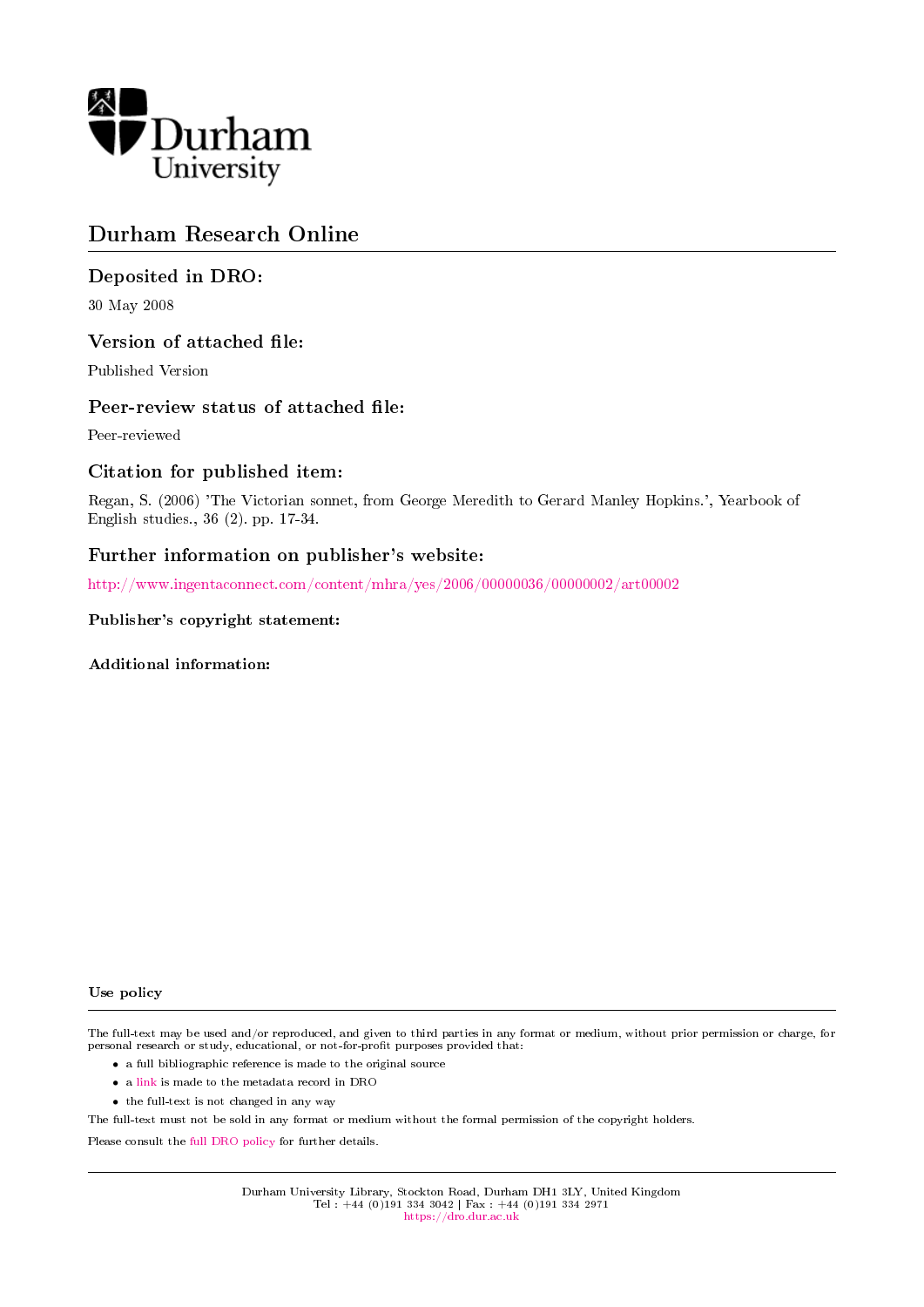# The Victorian Sonnet, from George Meredith to Gerard Manley Hopkins

STEPHEN REGAN

*Durham University*

A glance at the few scattered sonnets that appear in the collected poems of Alfred Tennyson and Robert Browning might be cause for thinking that the Victorian sonnet is an enfeebled, outmoded form, possessing neither the strong, impassioned rhetoric nor the bold thematic diversity that Romantic poets were able to bring to 'the Sonnet's scanty plot of ground'.<sup>1</sup> Wordsworth's prolific output as a writer of sonnets after 1802 did not always have a salutary influence on his successors and there are dozens of execrable imitations of his best-known efforts in the genre. In addition to the many contrived and uninspiring sonnets about the sonnet in the later nineteenth century, there are numerous anthologies of sonnets, introductions to the sonnet, and scholarly essays on the history of the sonnet.<sup>2</sup> Much of this material is laboured and prescriptive, conveying a general impression that the sonnet, while undoubtedly popular, has ceased to have a vital, dynamic connection with contemporary culture.

Modern criticism has done little to alter the prevailing view of the Victorian sonnet as antiquated and derivative. Although there have been extensive studies of the well-known sonnet sequences by Elizabeth Barrett Browning, Dante Gabriel Rossetti, and Christina Rossetti, these have tended to concentrate on the traditional features of the amatory sequence from the Renaissance onwards, often neglecting what is most innovative and original in nineteenth-century examples of the genre. There are promising signs, however, of a revival of interest in the Victorian sonnet. Jennifer Ann Wagner, for instance, argues that later nineteenth-century poets were empowered rather than overwhelmed by Wordsworth's immense and authoritative control of the form, and that they considerably extended the intellectual and aesthetic preoccupations of the Romantic sonnet. In *A Moment's Monument: Revisionary Poetics and the Nineteenth-Century English Sonnet*, she traces what she sees as 'the second life' of a form that had enjoyed its original heyday three centuries earlier. She argues persuasively that 'the history of the sonnet in the nineteenth century is more than a decorative strand in this century's textual history', and she shows how the sonnet becomes the exemplary form for poets who are deeply preoccupied with ideas of subjectivity and temporality. Even so, she claims that there is a diminution of the political force of the Romantic sonnet, and that 'the sonnet is not as primary an arena for politics in the late nineteenth century as it had been previously'.

*William Wordsworth*, ed. by Stephen Gill (Oxford: Oxford University Press, 1984), p. 286.

- See Alison Chapman, 'Sonnet and Sonnet Sequences', in *A Companion to Victorian Poetry*, ed. by Richard Cronin, Alison Chapman, and Antony H. Harrison (Oxford: Blackwell, 2002), pp. 99–114.

 Jennifer Ann Wagner, *A Moment's Monument: Revisionary Poetics and the Nineteenth-Century English Sonnet* (London: Associated University Presses, 1996), pp. 12, 128.

*Yearbook of English Studies*, 36.2 (2006), 17–34

ã Modern Humanities Research Association 2006

(c) Modern Humanities Research Assn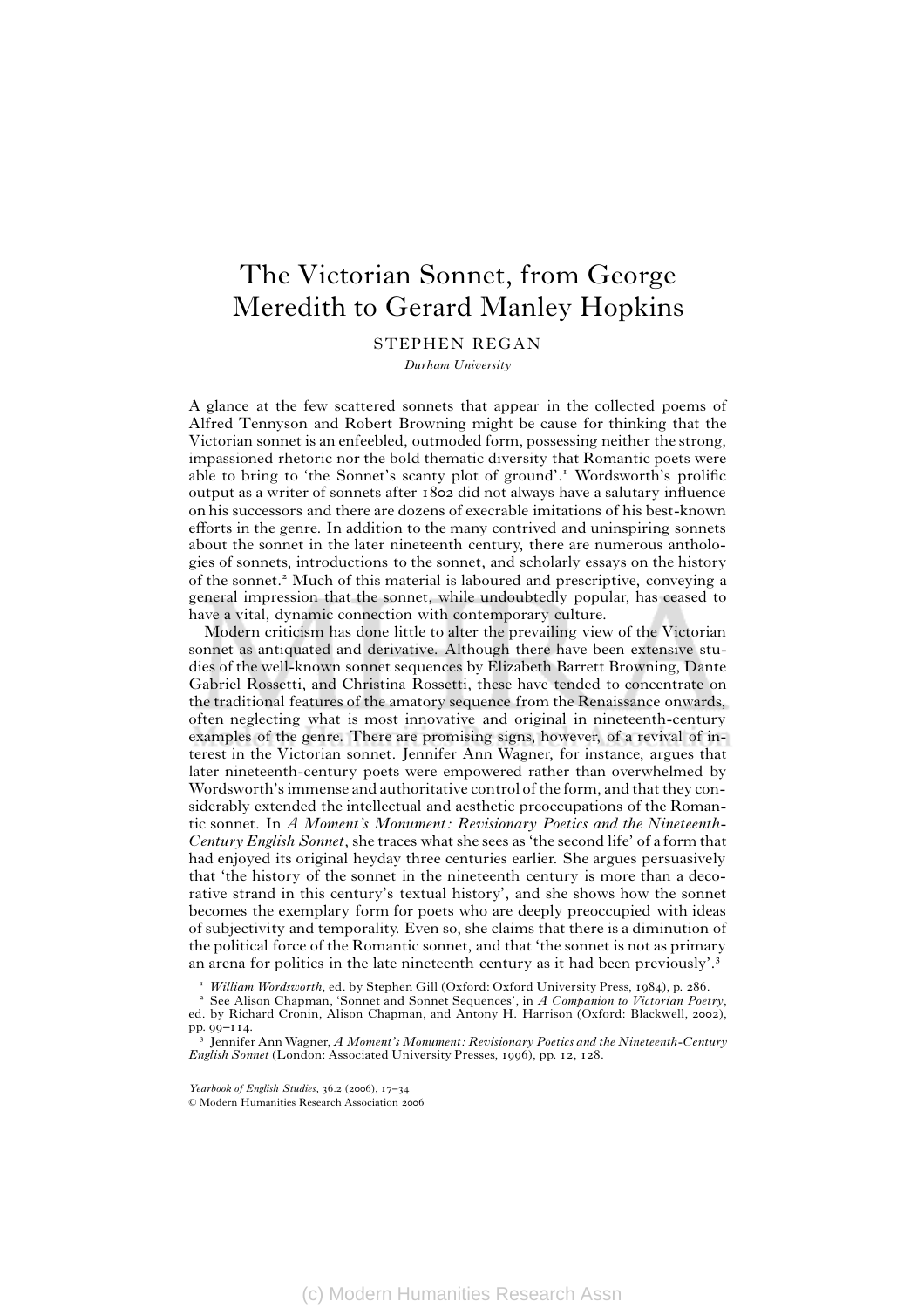We need, perhaps, to broaden our conception of politics if we are to appreciate the full extent to which Victorian poets modified the sonnet form in response to their own most urgent social and cultural needs. What proves to be most interesting is the way in which the dialectical structure of the sonnet suggests to writers a way of confronting and exploring the controversial issues of the time, including problems of democracy and social class. The ideas that were to coalesce in Matthew Arnold's *Culture and Anarchy* also found an outlet in a remarkable series of sonnets that Arnold composed at moments of personal and social crisis in the 1840s and 1860s. These are profoundly political poems, even if their politics are essentially reformist rather than revolutionary. George Meredith's *Modern Love* was condemned with such virulence when it first appeared in 1862 that it came to be seen as a threat to the moral well-being of the nation. There is no simple distinction to be made in Meredith's case between sexual politics and politics proper. His sonnet sequence is one of the most candid and provocative accounts of marital failure in nineteenth-century literature and a daring disavowal of all that the love sonnet had previously celebrated and enshrined. There are complex and intriguing political a¶liations in the sonnets of Gerard Manley Hopkins, including those written in Dublin during a time of burgeoning Irish nationalism. If 'Felix Randal' ennobles the life of a Liverpool labourer, 'Tom's Garland' recoils in fear from the spectacle of working-class discontent and mass unemployment. It is part of the special appeal of Hopkins as a sonnet-writer that he can be at once the most anarchic and the most conservative of poets.

Nevertheless, there is some truth in the claim that what seems to pervade the Victorian sonnet is a self-reflexive concern with subjectivity and moments of heightened consciousness. This is certainly borne out by the sonnets for which Tennyson and Browning are remembered. Tennyson's enchanting lyric 'Now sleeps the crimson petal' is occasionally extracted from *The Princess* and included in sonnet anthologies, though the poem is essentially an unrhymed fourteen-line composition that gathers momentum through sustained anaphoric and epistrophic effects rather than through the more usual observation and modification of the sonnet's structural dynamics:

> Now sleeps the crimson petal, now the white; Nor waves the cypress in the palace walk; Nor winks the gold fin in the porphyry font: The fire-fly wakens: waken thou with me.

Now droops the milkwhite peacock like a ghost, And like a ghost she glimmers on to me.

Now lies the Earth all Danaë to the stars, And all thy heart lies open unto me.

Now slides the silent meteor on, and leaves A shining furrow, as thy thoughts in me.

Now folds the lily all her sweetness up, And slips into the bosom of the lake:

 See the early reviews of *Modern Love* reprinted in *Meredith: The Critical Heritage*, ed. by Ioan Williams (London: Routledge @ Kegan Paul, 1971), pp. 92–107.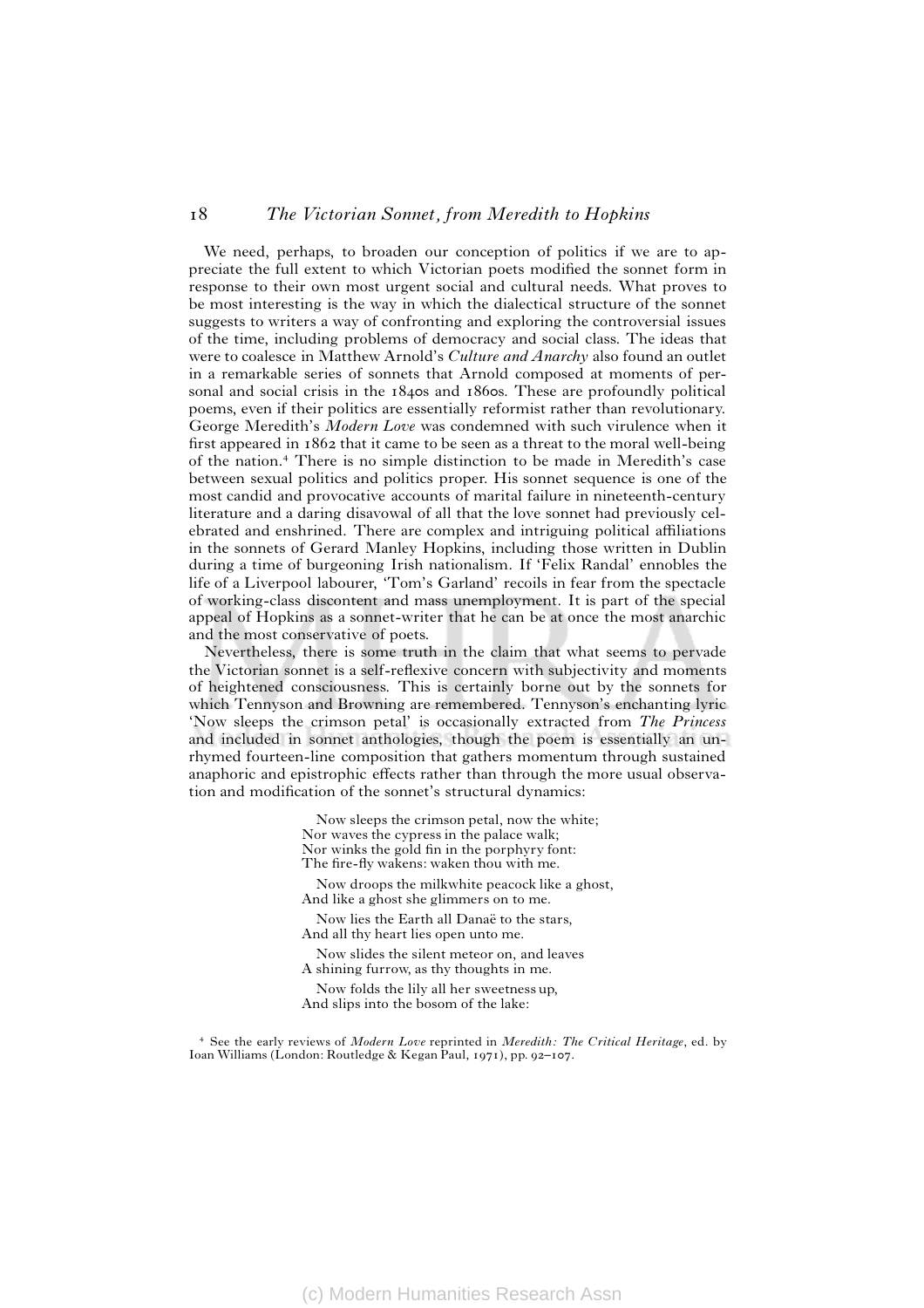#### stephen regan 19

So fold thyself, my dearest, thou, and slip Into my bosom and be lost in me.

As a fantasy of female submissiveness, the poem might be said to conform very well (thematically, at least) with a long tradition of love sonnets from the Renaissance onwards. Structurally, however, it raises some pertinent questions about what constitutes a sonnet, other than the basic requirement of fourteen lines in iambic pentameter. Tennyson's lyric certainly possesses a strong sense of design, but the typographical layout is in keeping with its repeated insistence on the present moment of fulfilment rather than with any perception of finely poised oppositions or logically constructed arguments. The deployment of lines  $(4+2+2+2+4$ , rather than  $8+6$  or  $4+4+4+2$ ) suggests that Tennyson's lyric is weighted rather differently from the traditional Renaissance or Romantic love sonnet. The unwavering present-tense observations of a drowsy world, the simple but strategic conjunctions, and the incantatory repetition of line openings and line endings all work to enhance the poem's seductive close.

Browning's 'Now' (from *Asolando*, 1889) has the intensity and inwardness of Tennyson's lyric, though it achieves this through an intricate modification of the Petrarchan sonnet form, bringing the third rhyme word unexpectedly forward (the rhyme scheme is *abbcacdedefggf )*. Where Tennyson repeatedly uses line endings to emphasize the first-person pronoun, Browning effectively conveys the turning from 'you' to 'me' at the very centre of the poem. Lines 8 and 10 end with 'me', while line 9 (the structural 'turn' of the sonnet) also begins with 'me':

Out of your whole life give but a moment! All of your life that has gone before, All to come after it,—so you ignore So you make perfect the present,—condense, In a rapture of rage, for perfection's endowment, Thought and feeling and soul and sense— MCCC Regred in a moment which gives me at last ASSOCIALION You around me for once, you beneath me, above me— Me—sure that despite of time future, time past,— This tick of our life-time's one moment you love me! How long such suspension may linger? Ah, sweet— The moment eternal—just that and no more— When ecstasy's utmost we clutch at the core While cheeks burn, arms open, eyes shut and lips meet.<sup>6</sup>

Browning's sonnet is remarkable for the way in which it creates a moment's monument, both acutely registering the impulse to preserve the experience of 'ecstasy' and simultaneously acknowledging the need to let it go. In a breathlessly elliptical and densely parenthetical style, the sonnet opens up long perspectives on a 'whole life' and fastens vividly and erotically on the passing moment. The love sonnets of Tennyson and Browning neatly encapsulate those stylistic features for which the two poets are renowned: one tending towards mellifluousness and ornamentation, the other striving for the impact and immediacy of actual speech. Both poets are drawn to the concentrated form of the

<sup>&</sup>lt;sup>5</sup> The Poems of Tennyson, ed. by Christopher Ricks, 3 vols (London: Longman, 1987), II, 284-85.

*Robert Browning: Selected Poems*, ed. by Daniel Karlin (London: Penguin, 1989), p. 294.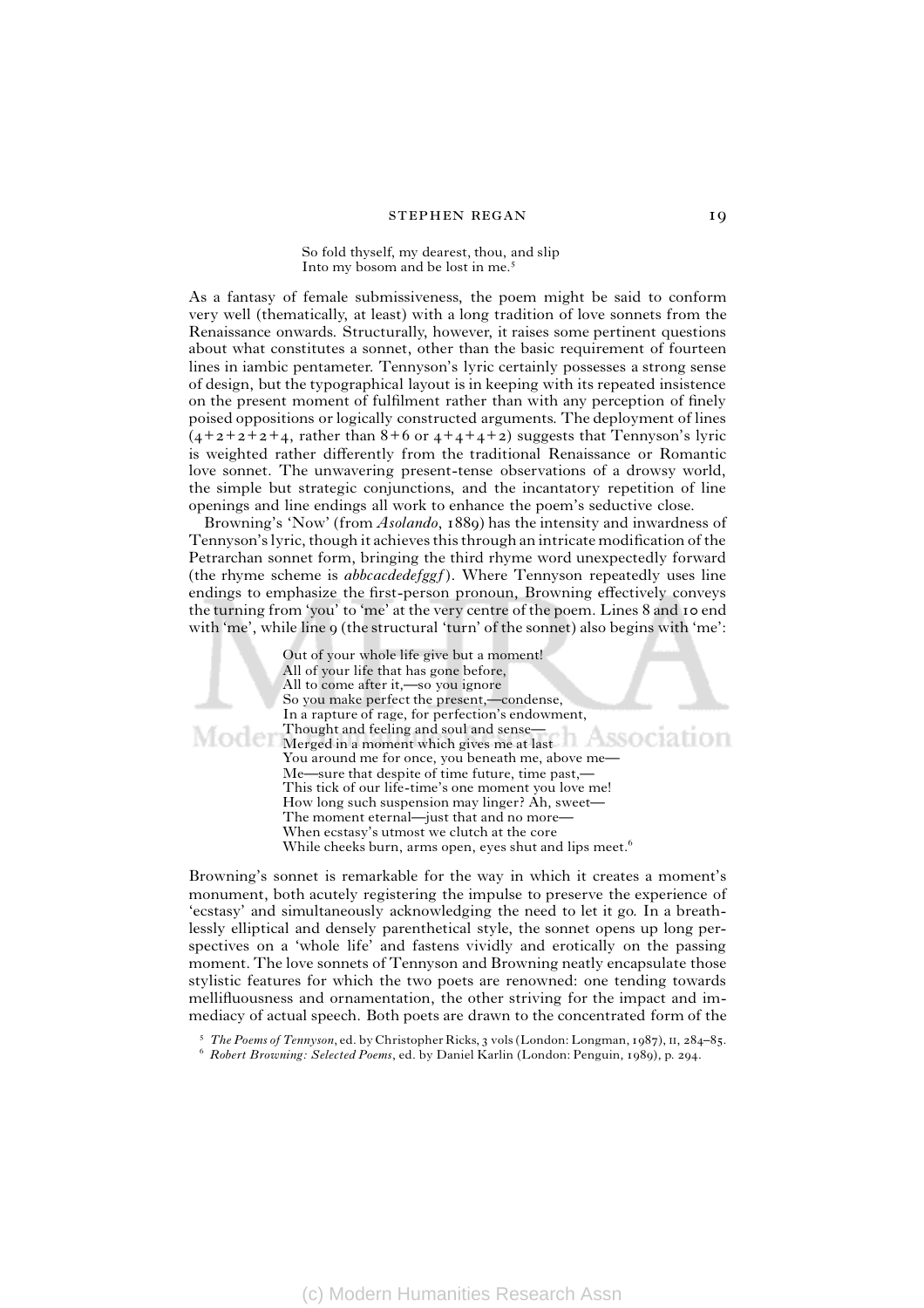sonnet, but within the space of a single short poem their pronouncements on love are likely to appear insubstantial or merely whimsical. A more discursive, expository treatment of love requires the expansiveness of a sonnet sequence: Elizabeth Barrett Browning's *Sonnets from the Portuguese*, Christina Rossetti's *Monna Innominata*, Dante Gabriel Rossetti's *The House of Life*, and, most importantly, George Meredith's *Modern Love*.

Browning, as an admirer of Shelley, was clearly aware of how the sonnet might be prised away from its aristocratic, courtly origins and put to the service of radical political causes. His own modest attempt at writing a political sonnet is cautiously egalitarian rather than revolutionary. The uncollected poem 'Why I am a Liberal' (1885) deftly balances the vagaries of fortune against a more principled ideal of liberty.<sup>7</sup> The turn from octave to sestet marks the sonnet's acknowledgement of the limitations of a laissez-faire politics and asserts the importance of inalienable rights: 'But little do or can the best of us: That little is achieved through Liberty.' As the title of the sonnet suggests, the rhetorical impulse is towards declaration and explanation rather than incitement. The poem dutifully answers itself with a flatly assertive 'That is why'. 'Why I am a Liberal' lacks both the rhetorical command and the powerful political vision that Shelley was able to summon in his sonnets, but it nevertheless provides an indication that the sonnet continues to provide a space, not just for thoughts of love, but for meditations on the problems of democracy.

It is Matthew Arnold, however, who proves most responsive to the political sonnets of his Romantic predecessors. Just as 'The Scholar-Gipsy' and 'Thyrsis' reverberate with the Keatsian sensuousness that Arnold elsewhere admonished, so too do the sonnets appear to exceed themselves in their affirmative echoes of those Romantic authors for whom Arnold, in his critical essays, was at pains to distance himself. This is not to suggest that Arnold is avowedly in support of the more revolutionary tendencies in Romantic poetry. The political relationship with Wordsworth, especially, is complex, and it often manifests itself in terms of a chastened, circumspect view of human liberty. Among Arnold's 1849 sonnets are several conventional pieces dedicated to Shakespeare, to Emerson, and to the Duke of Wellington, but there is also a small group of sonnets clearly inspired by the political events of 1848—by revolution in France and by the powerful surge of the Chartist movement in Britain.

Arnold's 'Quiet Work' (simply titled 'Sonnet' in *The Strayed Reveller, and Other Poems*, 1849) responds to the 'fitful uproar' of 1848 with a call for patience and repose that draws extensively on Romantic ideals of harmonious integration with Nature.<sup>8</sup> The opening is strongly Wordsworthian—'One lesson, Nature, let me learn of thee'—but so, too, is the modified Petrarchan form of the sonnet, with its introduction of a third rhyme in the octave *(abbaaccadefdef )*. The repeated emphasis on 'toil', 'labour', and 'work' keeps the class conflicts of the 1840s in view, but the labourers that the sonnet most admires are Nature's 'sleepless ministers', the stars. Here, the sonnet effectively consolidates a range of well-established Romantic motifs, all of which reinforce the ideal of quiet

*Robert Browning*, ed. by Adam Roberts (Oxford: Oxford University Press, 1997), p. 572.

*Arnold: The Complete Poems*, ed. by Kenneth Allott (1965), 2nd edn by Miriam Allott (London: Longman, 1979), p. 112. All other quotations from Arnold's poems are from this edition.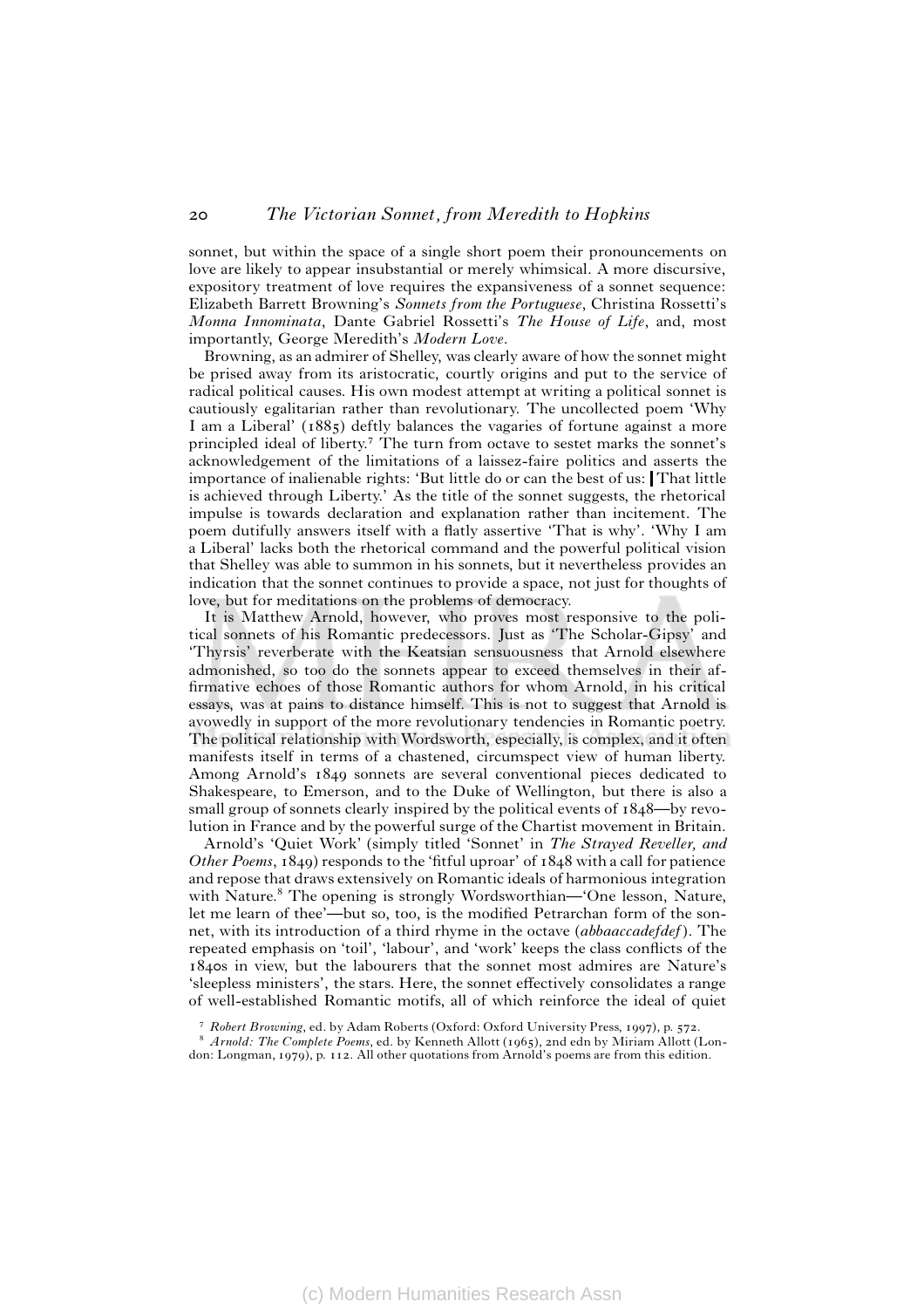work: 'the secret ministry of frost' in Coleridge's 'Frost at Midnight', the 'silent tasks' in Wordsworth's 'Gypsies', and the 'patient, sleepless eremite' in Keats's 'Bright star' sonnet.

If Arnold draws on Romantic precursors to underwrite the quietistic politics of this early sonnet, he can also at times be prompted into more radical political gestures that suggest the influence of Shelley rather than Wordsworth. His sonnet 'To A Republican Friend, 1848' has its origins in his extensive correspondence with Arthur Hugh Clough, but the specific date (added to the title when the poem was reprinted in  $1853$ ) also establishes that great year of revolution and political upheaval as a crucial context for understanding the poem. The prevailing conditional tense appears to echo Clough's remark in March 1848, 'If it were not for all these blessed revolutions, I should sink into hopeless lethargy',<sup>9</sup> but just as surely it echoes Shelley's 'Ode to the West Wind':

> God knows it, I am with you. If to prize Those virtues, prized and practised by too few, But prized, but loved, but eminent in you, Man's fundamental life; if to despise The barren optimistic sophistries Of comfortable moles, whom what they do Teaches the limit of the just and true (And for such doing they require not eyes); If sadness at the long heart-wasting show Wherein earth's great ones are disquieted; If thoughts, not idle, while before me flow The armies of the homeless and unfed— If these are yours, if this is what you are, Then am I yours, and what you feel, I share.

The rhyme scheme here suggests a hybrid Petrarchan–Shakespearian form, both retaining the formal elegance of the envelope rhymes in the octave and making resourceful use of the emphatic closing couplet: *abbaabbacdcdee*. Arnold creates a powerful and imposing tension in the sonnet by running repeated conditional phrases ('If to prize  $[\ldots]$  if to despise  $[\ldots]$  If sadness  $[\ldots]$  If thoughts [. . .] If these [. . .] if this') against the confident certainty of the opening and closing lines, with their positive declaration of solidarity. 'I am with you' is intensified in the candid, epistolary signing off, 'Then am I yours'. In a style that recalls Shelley's 'England in 1819', the sonnet rebukes the comfortable and complacent upholders of the establishment and mourns the neglect of truth and justice. The parenthetical insertion at the end of the octave is especially reminiscent of Shelley. Although democracy was often negatively portrayed in the midnineteenth century as a flood and a deluge, as well as a militant force, Arnold's perception of a starving, vagrant underclass is both stark and sympathetic.

Arnold's correspondence with Clough clearly shapes the strong sense of dialogue within and between the sonnets of the 1840s and lends them a conversational ease. The second sonnet to his republican friend, simply titled 'Continued', has an air of cautious reassessment, if not recantation:

 *Arnold: The Complete Poems*, p. 107.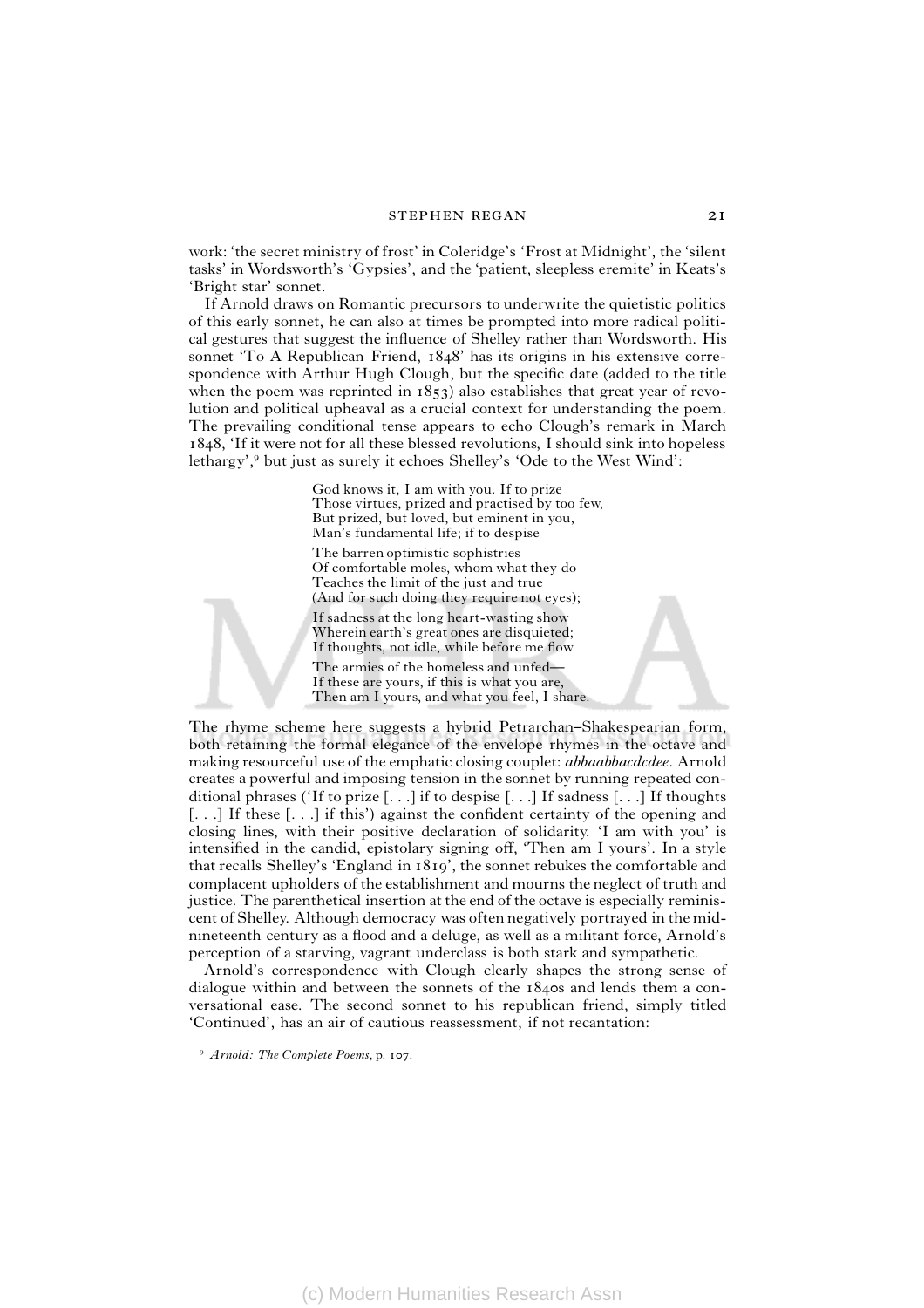Yet, when I muse on what life is, I seem Rather to patience prompted, than that proud Prospect of hope which France proclaims so loud  $[\ldots]$ 

This time, the voice is at a distance from the republican politics espoused by Clough. The second sonnet responds pessimistically to the idea of an imminent revolutionary change, seeming to postpone equality until we are 'left standing face to face with God'. The turn from octave to sestet reinforces this conviction: 'Nor will that day dawn at a human nod'. Even so, the idea of humanity 'bursting' through its mundane concerns with 'plot and plan' to achieve eventual liberty is strongly Shelleyan. In the light of these two sonnets and their dialogue with both Clough and Shelley, it would seem unwise to make any definitive pronouncement on the politics of Arnold's poetry in the late 1840s. What the sonnets reveal is the profound instability and disquiet that flows through Arnold's thoughts about the place of poetry in modern culture and about its social and moral responsibilities at this unnerving time.

Arnold's conviction that the sonnet had a strong civic and political relevance is evident as late as 1863, when he came to write a pair of sonnets titled 'East London' and 'West London', both of which were published in *New Poems* (1867) and then in successive editions of Arnold's poems in 1868 and 1869. These, of course, are the years in which Arnold's meditations on culture and anarchy are at their most intense, and we need to read these sonnets in the context of the growing campaign for political reform if we are to appreciate them fully. 'West London' is remarkably candid in its depiction of class conflict, subtly utilizing the resources of the sonnet to draw attention, not just to obvious disparities between rich and poor, but to the utter destitution of 'the homeless and unfed' in the most fashionable part of the city:

Crouched on the pavement, close by Belgrave Square, Moder A tramp I saw, ill, moody, and tongue-tied. A babe was in her arms, and at her side A girl; their clothes were rags, their feet were bare. Some labouring men, whose work lay somewhere there, Passed opposite; she touched her girl, who hied Across, and begged, and came back satisfied. The rich she had let pass with frozen stare. Thought I: 'Above her state this spirit towers; She will not ask of aliens, but of friends, Of sharers in a common human fate. She turns from that cold succour, which attends The unknown little from the unknowing great, And points us to a better time than ours.

The conventions of the Petrarchan sonnet are very deftly employed here, with the octave–sestet and quatrain–tercet divisions being used for maximum political effect. Each verse section of the poem contains a particular observation or perception. The sonnet turns effectively from the speaker's casual observation to his concentrated thought, at the same time demonstrating the difference between the destitute woman's 'tongue-tied' condition and his own refined and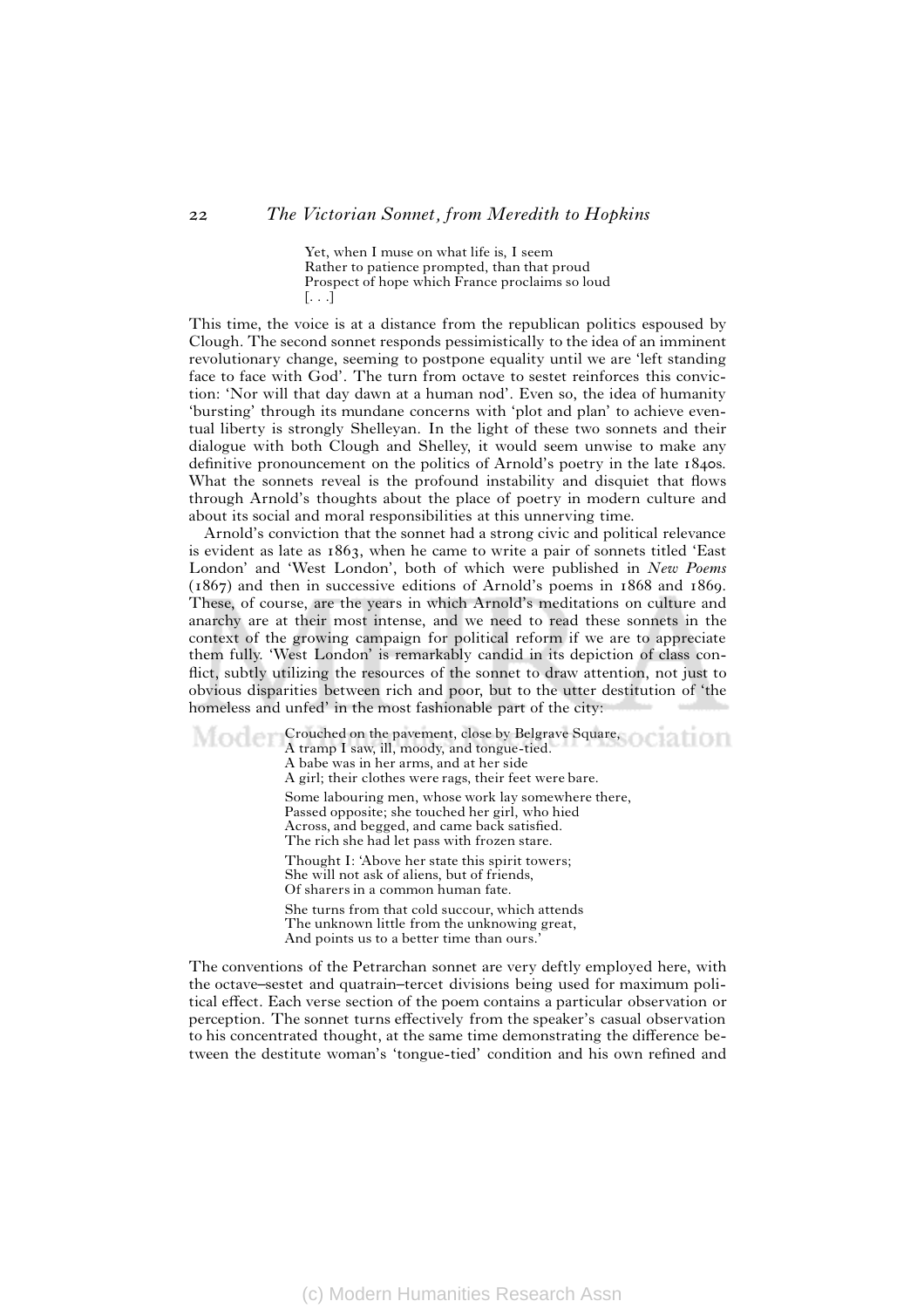#### stephen regan 23

elegant speech. Even more impressively, the sonnet slips from the narrative past to the imposing present, before closing with a strikingly prophetic awareness of social change. There is evidence here that the sonnet form, carrying with it the inspiring rhetoric of Milton and Shelley, functions in a way that enables a more radical and emancipatory politics than we are accustomed to finding in Arnold's writings of the 1860s.

It is worth noting that while Arnold perpetuates and reworks the tradition of the political sonnet, he does not employ the sonnet form for the more private, introspective musings of the Marguerite poems, even though these have an epistolary mode of address not unlike the sonnets addressed to Clough ('To Marguerite—Continued' is indicative of this tendency). It is difficult to conceive of Arnold venturing into the confessional, revelatory discourse associated with the sonnet sequences of Elizabeth Barrett Browning or Dante Gabriel Rossetti, or, indeed, of George Meredith. There are moments in Meredith's *Modern Love* when his disenchanted protagonists seem to show the 'palsied hearts' symptomatic of 'this strange disease of modern life', but in other respects his sonnet sequence is far too iconoclastic (and far too French) for Arnold's liking. The title of Meredith's sonnet sequence is deeply ironic, for the lovers in question, however enlightened they may appear to be, are still bound by convention and hypocritically conceal their broken marriage: 'Each sucked a secret, and each wore a mask.' Here, the isolation that Arnold writes of in his Marguerite poems has become a chronically destructive condition.

Meredith's sixteen-line sonnet is a highly flexible and versatile form that clearly suits the skills of a writer habitually attuned to the technical resources and demands of realist fiction. The enlargement of the form allows for narrative expansion of the episodic action within the individual sonnets and it opens up space for the play of dialogue. At the same time, Meredith does observe the familiar conventions of sonnet-writing, judiciously exploiting the tension between rhythmical structure and syntactical structure, and also making strategic use of the characteristic turn or *volta*. The rhyme scheme is *abbacddceffeghhg*. The greater variety of rhymes than we usually find in the sonnet, either in its English or Italian variants, considerably eases the requirements of narrative progression. This arrangement also conveniently avoids the epigrammatic neatness associated with the Shakespearian closing couplet.

The fictional qualities of *Modern Love* are evident not just in the sustained narrative framework of the sequence and its highly developed dialogue, but also in the diction and syntax of individual sonnets. One of the most innovative features of the sequence is its accommodation of long syntactical units, more readily associated with the realist novel than with lyric poetry. Complex sentences are run across the four constituent quatrains of each sixteen-line sonnet, creating a strong sense of propulsion and also dislocation. Sonnet i provides an excellent example of the characteristic interplay of syntactical and rhythmical structures in the sonnet sequence as a whole:

<sup>&</sup>lt;sup>10</sup> Sonnet II. All quotations from Meredith's poems are from *The Poems of George Meredith*, ed. by Phyllis Bartlett, 2 vols (New Haven: Yale University Press, 1978).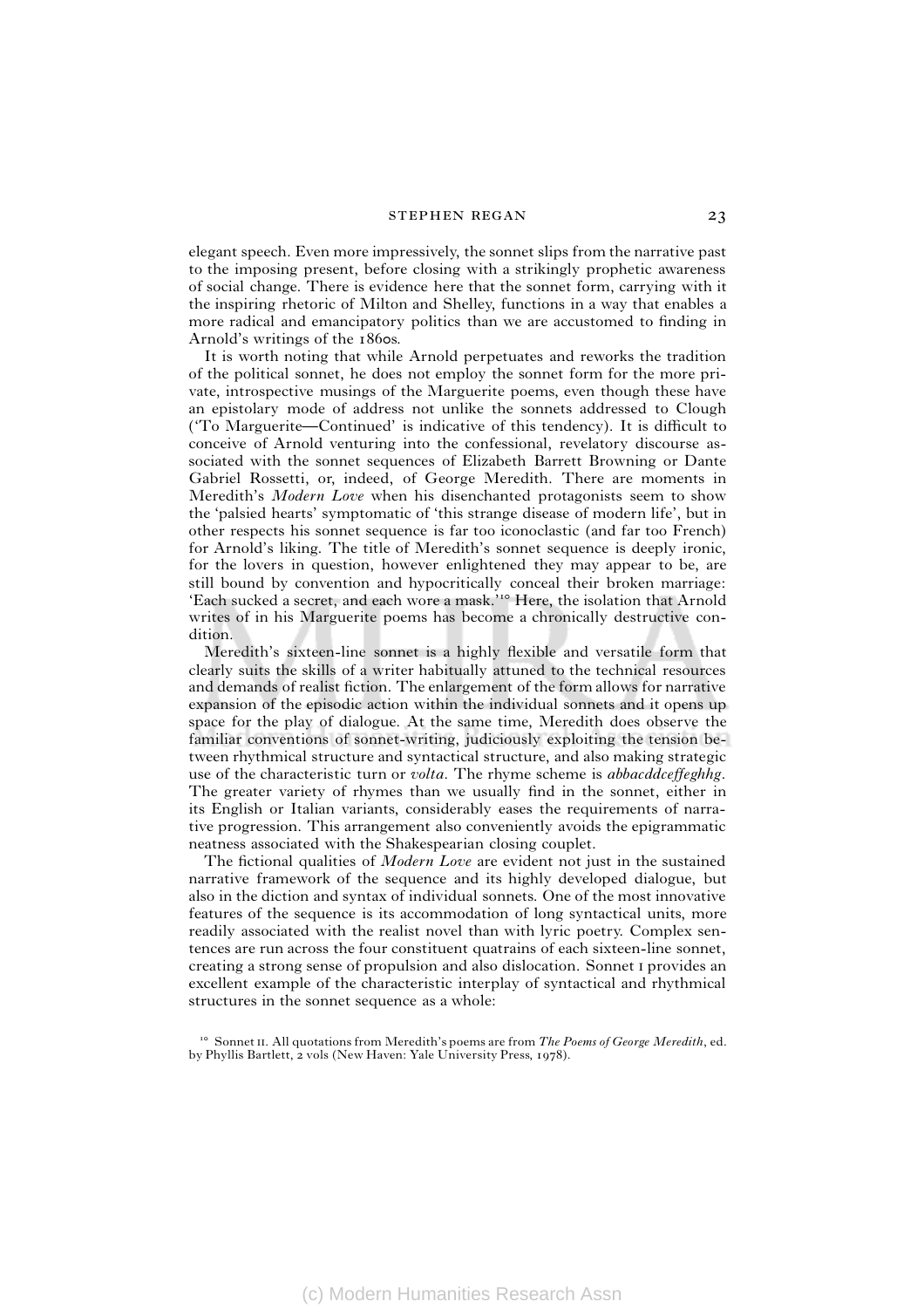By this he knew she wept with waking eyes: That, at his hand's light quiver by her head, The strange low sobs that shook their common bed, Were called into her with a sharp surprise, And strangled mute, like little gaping snakes, Dreadfully venomous to him. She lay Stone-still, and the long darkness flowed away With muffled pulses. Then, as midnight makes Her giant heart of Memory and Tears Drink the pale drug of silence, and so beat Sleep's heavy measure, they from head to feet Were moveless, looking through their dead black years, By vain regret scrawled over the blank wall. Like sculptured effigies they might be seen Upon their marriage-tomb, the sword between; Each wishing for the sword that severs all.

Even though the rhyme scheme suggests that the individual sonnets are structured around a series of quatrains, the syntax in this opening sonnet moves headlong across the first six lines. It also ends in the middle of a line, creating a strong caesura and setting up the steady enjambment of lines 6–12. These opening six lines owe more to the realist novel than the traditional love sonnet. Characteristic of Meredith's language is the strongly dissonant resumptive conjunction 'that' at the beginning of line two, upsetting any expectations of lyric melody and establishing a more vernacular idiom. The most enigmatic aspect of the sequence's narrative structure is its use of both third-person and firstperson voices, sometimes within the same sonnet. In Sonnet III, for instance, the omniscient mode is suddenly transposed into an insistent first-person presence: 'See that I am drawn to her even now'. Sonnet iv then returns, rather puzzlingly, to the more detached third-person viewpoint. This alternation of perspectives initially suggests a framing device, with a dramatic monologue or monodrama being enclosed by a more objective testimony. However, the opening and closing shifts of perspective can be readily understood in terms of a single, protean consciousness in a profound state of distraction, desperately confronting the circumstances of an appalling personal tragedy. This, too, is part of the poem's indubitable modernity.

As it progresses, *Modern Love* moves through a bewildering variety of literary modes—dramatic, pictorial, allegorical, and elegiac—and these are often strangely at odds with the realist elements that predominate. The opening sonnet's capitalized 'Memory' and 'Tears', for instance, seem luridly allegorical, and there are also touches of melodrama in this and other sonnets. The poem is both lyrical and anti-lyrical, sometimes shifting abruptly from metrical smoothness and regularity to highly convoluted syntax and elliptical phrasing. It repeatedly draws attention to its own discordant tendencies and linguistic peculiarities, with the husband sarcastically declaring at the end of Sonnet xxxIII: 'Strange love talk, is it not?' The curiously hybrid language of the sequence is in keeping with the powerful clash of ideas and values that Meredith's lovers struggle to resolve. If the lovers are 'modern' in their determination to base their conduct on new ideas of human physiology and psychology, they are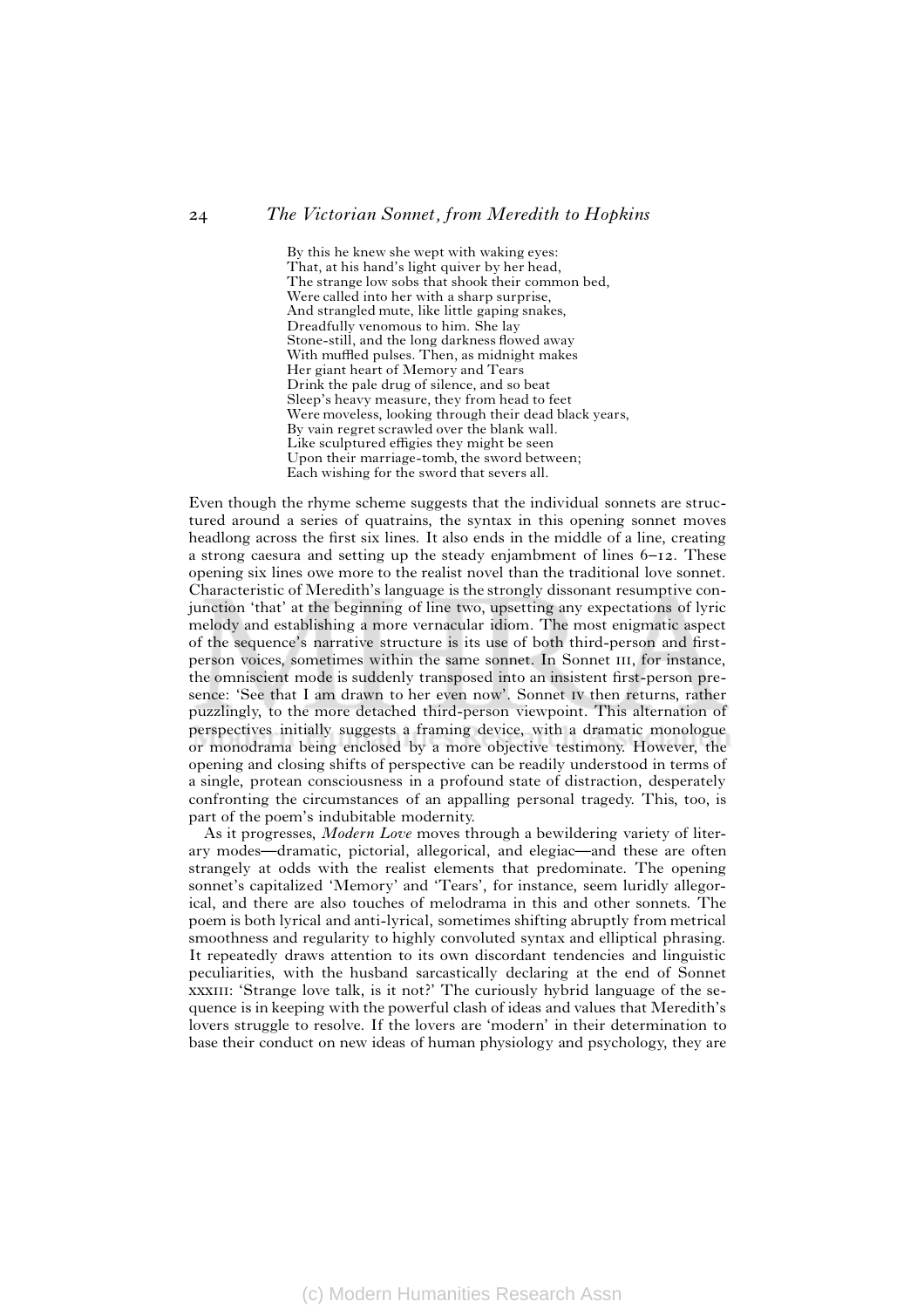also inveterate traditionalists, instinctively reverting to older models of human progress and development in times of crisis. Sonnet xxx amply demonstrates the extent to which the lovers are caught between a progressive, evolutionary discourse and an older, biblical wisdom:

> What are we first? First, animals; and next Intelligences at a leap; on whom Pale lies the distant shadow of the tomb, And all that draweth on the tomb for text. Into which state comes Love, the crowning sun: Beneath whose light the shadow loses form. We are the lords of life, and life is warm. Intelligence and instinct now are one. But Nature says: 'My children most they seem When they least know me: therefore I decree That they shall suffer'. Swift doth young Love flee And we stand wakened, shivering from our dream. Then if we study Nature we are wise. Thus do the few who live but with the day: The scientific animals are they. Lady, this is my sonnet to your eyes.

The self-conscious incongruity of the closing line is a measure of the distance between inherited poetic tradition and the prevailing evolutionary discourse of the 1850s and 1860s. The linguistic devices of the sonnet that have persisted all the way from the Renaissance to the nineteenth century as a standard of what love poetry should be are now seen to be drastically, even comically, anachronistic. The unusual collocation that comes from infusing the traditional language of love poetry with empirical scientific discourse is brilliantly captured elsewhere in the husband's disillusioned homage to his 'gold-haired lady's eyeballs pure' (xiv). A relentless displacement of conventional poeticizing is one of the hallmarks of Meredith's radical appropriation of the love sonnet. Repeatedly and obsessively, *Modern Love* draws upon a poetic idiom that is patently derivative and self-consciously 'literary', only to debunk it as grotesquely archaic and inadequate to the times.

The poem's modernity is seen, as well, in its exploration and authentication of sexual jealousy and anger, and in the provocative association it establishes between sexual repression and neurotic behaviour. Initially, the husband's agitation is seen to emerge from the friction between his continuing sexual desire for his wife and his moral revulsion at her suspected infidelity, but an additional source of frustration is his struggle against conventional outrage, to the point where he theatrically invokes and then censors his own role as the injured and vengeful partner: 'Behold me striking the world's coward stroke' (vi). A painful sense of self-division accompanies this fitful role-playing. The husband is by turns sarcastic and pitiful, tender and indignant, bitterly hostile and warmly generous, striving to 'ape the magnanimity of love' (ii). The strongly interrogative nature of the husband's address suggests a radical crisis of identity and a desperate need for reassurance over the disruption of his marriage: 'But where began the change; and what's my crime?' (x). There are numerous dramatic asides that reinforce this impression of personal instability, as the husband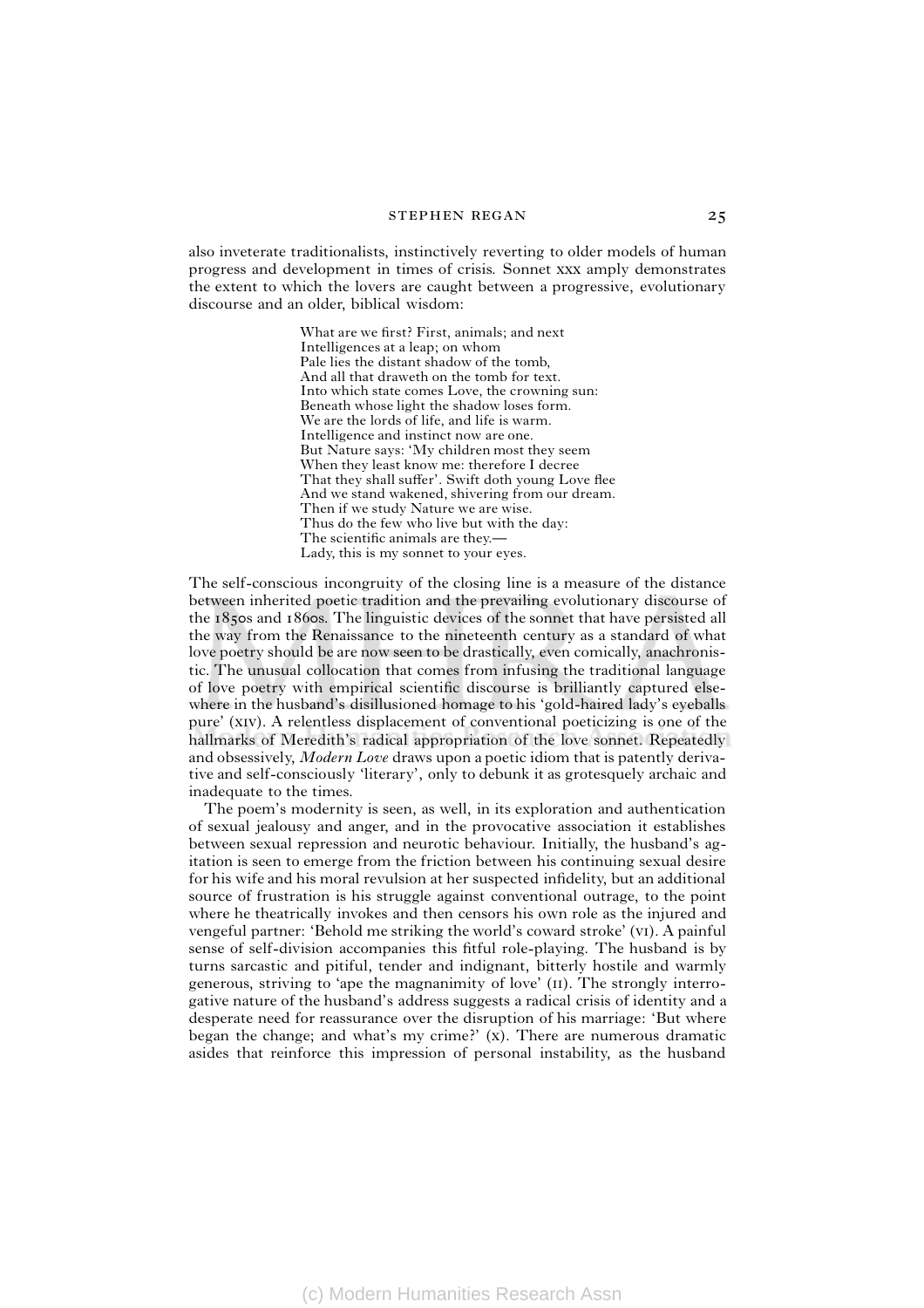pauses to address himself, his wife, or an imaginary audience: 'Am I failing?' (xxix); 'What's my drift?' (xxxi).

That the wife's adultery is one of the causes of marital breakdown is implied as early as Sonnet II—'This was the woman; what now of the man?'—but much of the dramatic power of *Modern Love* stems from the husband's reversion to the most blatant stereotypes, as he struggles to achieve a more equable and emancipated view of women. Accordingly, the wife in the poem is viewed as both divine and malignant, both queen of heaven and sinful transgressor: 'A star with lurid beams, she seemed to crown The pit of infamy' (II); 'Poor twisting worm, so queenly beautiful' (VIII); 'Devilish malignant witch! And oh, young beam | Of heaven's circle-glory' (IX). The complexity of the poem, however, is such that the husband is acutely and ironically aware of his own idealizing and debasing tendencies. There are moments when the husband reveals an acutely ironic sense of the mundane world of household matters:

> She issues radiant from her dressing room, Like one prepared to scale an upper sphere: —By stirring up a lower, much I fear!  $(vii)$

The comic rhyme here suggests an instinct for bathos remarkably similar to that of T. S. Eliot in his dramatic monologues 'The Love Song of J. Alfred Prufrock' and 'Portrait of a Lady'.<sup>11</sup>

The wife in *Modern Love* is more reminiscent of the psychologically complex New Woman of the later decades of the nineteenth century than of any obvious female stereotype. Unlike many of her predecessors in sonnet sequences, she has the capacity for speech, a sarcastic sense of humour, and a lively intelligence. Meredith's flair for social comedy is once again apparent:

Modern Once: 'Have you no fear?' He said: 'twas dusk, she in his grasp; none near, She laughed: 'No surely; am I not with you?'  $(\mathbf{I}\mathbf{x})$ 

Even so, the response of the wife to her husband's affair suggests that she, too, is far from emancipated in her state of modern love. Meredith referred to *Modern Love* as 'a dissection of the sentimental passion of these days', perhaps tactfully playing down its autobiographical elements, but also emphasizing its broad cultural relevance.<sup>12</sup> The husband's sentimentality, frequently the target of the poem's biting satire, is evident in his continuing idealization of 'Love's inmost sacredness' and his inability to accept the loss of the heavenly splendour it once bestowed upon his life:

> Is my soul beggared? Something more than earth I cry for still: I cannot be at peace

<sup>&</sup>lt;sup>11</sup> Isobel Armstrong argues persuasively that, in a complicated way, *Modern Love* is a comic poem and she reads it in the light of Meredith's 'Essay on the Idea of Comedy and the Uses of the Comic Spirit' (1877). See *Victorian Poetry: Poetry, Poetics and Politics* (London: Routledge, 1993), pp. 440–59.

<sup>&</sup>lt;sup>12</sup> The Letters of George Meredith, ed. by C. L. Cline, 3 vols (Oxford: Clarendon Press, 1970), i, 160.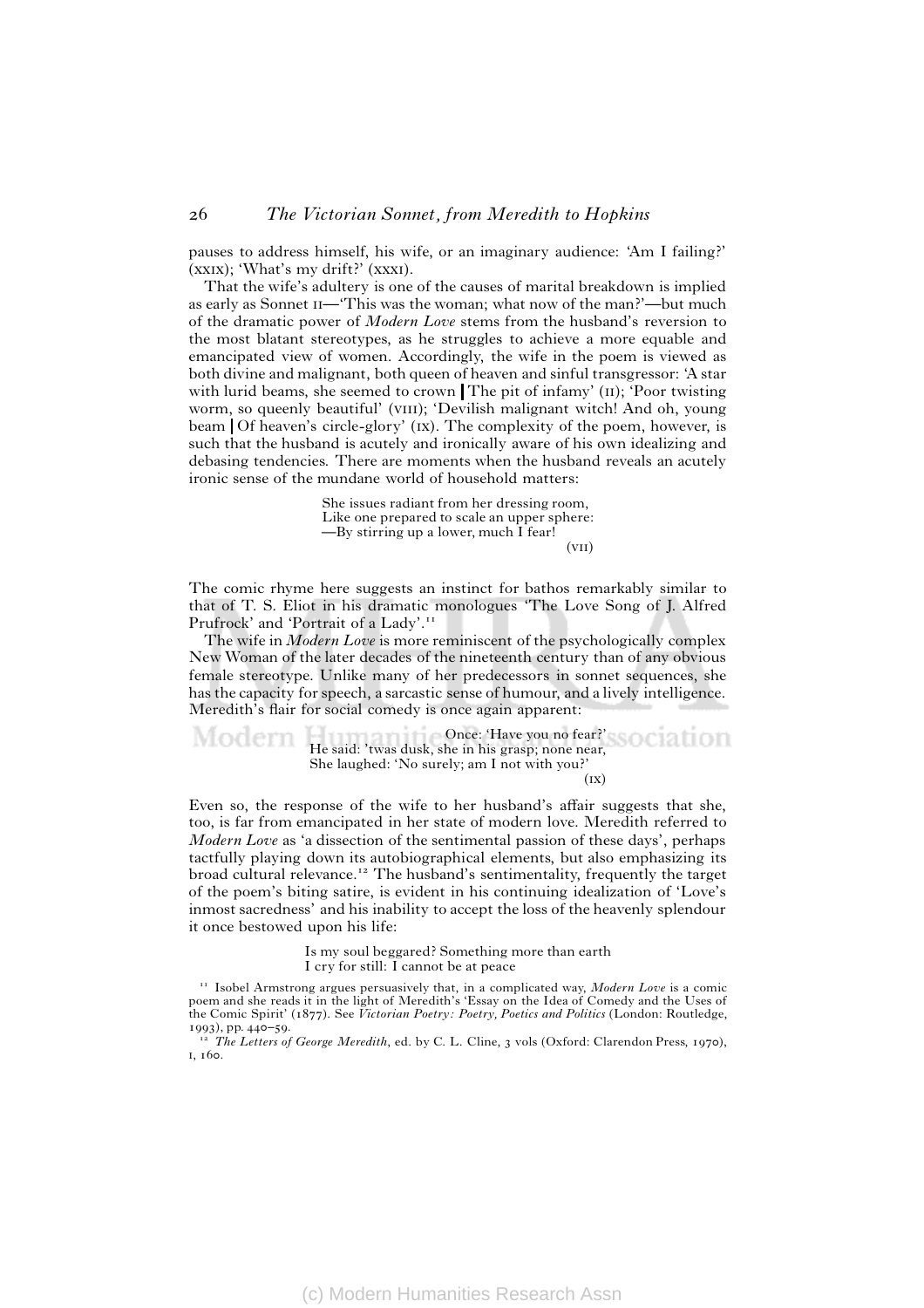In having love upon a mortal lease. I cannot take the woman at her worth!

(xxix)

While wishing to respond intelligently and sensitively to the pressures of marital breakdown and estrangement, the husband cannot entirely abandon the idea of love as sacred and immortal. In a powerfully compelling way, the poem associates the husband's crisis of belief with a more general intellectual crisis in the wake of evolutionary theory. 'Out in the yellow meadows' of spring, the husband recalls a time when love seemed to confirm his place in a purposeful and benevolent world:

> What's this when Nature swears there is no change To challenge eyesight? Now, as then, the grace Of heaven seems holding earth in its embrace.

 $(x<sub>I</sub>)$ 

 $(v)$ 

The 'spiritual splendour' and 'the consecration of the Past' have been displaced, but the latent religious vocabulary here suggests both a former happiness in love and a former belief in a divinely ordained universe. In its rueful and ironic echoes of Wordsworthian sublimity, the poem reveals its own tormented post-Romantic sensibility:

> The 'What has been' a moment seemed his own: The splendours, mysteries, dearer because known, Nor less divine.

The deep sexual disillusionment in *Modern Love* coincides with a widespread epistemological crisis and a critical turning from a confident apprehension of 'Nature's holy plan' to an appalled awareness of 'Nature red in tooth and claw'. The poem nevertheless suggests the possibility of a close alignment and integration between human needs and desires and a newly emerging conception of the natural environment. This tentative rapport finds its most serene expression in Sonnet xlvii, which Swinburne thought was the finest sonnet in the sequence ( $a$  more perfect piece of writing no man alive has ever turned out<sup> $13$ </sup>):

> We saw the swallows gathering in the sky, And in the osier-isle we heard them noise. We had not to look back on summer joys, Or forward to a summer of bright dye: But in the largeness of the evening earth Our spirits grew as we went side by side. The hour became her husband and my bride. Love that had robbed us so, thus blessed our dearth! The pilgrims of the year waxed very loud In multitudinous chatterings, as the flood Full brown came from the West, and like pale blood Expanded to the upper crimson cloud. Love that had robbed us of immortal things, This little moment mercifully gave,

*Spectator*, 7 June 1862.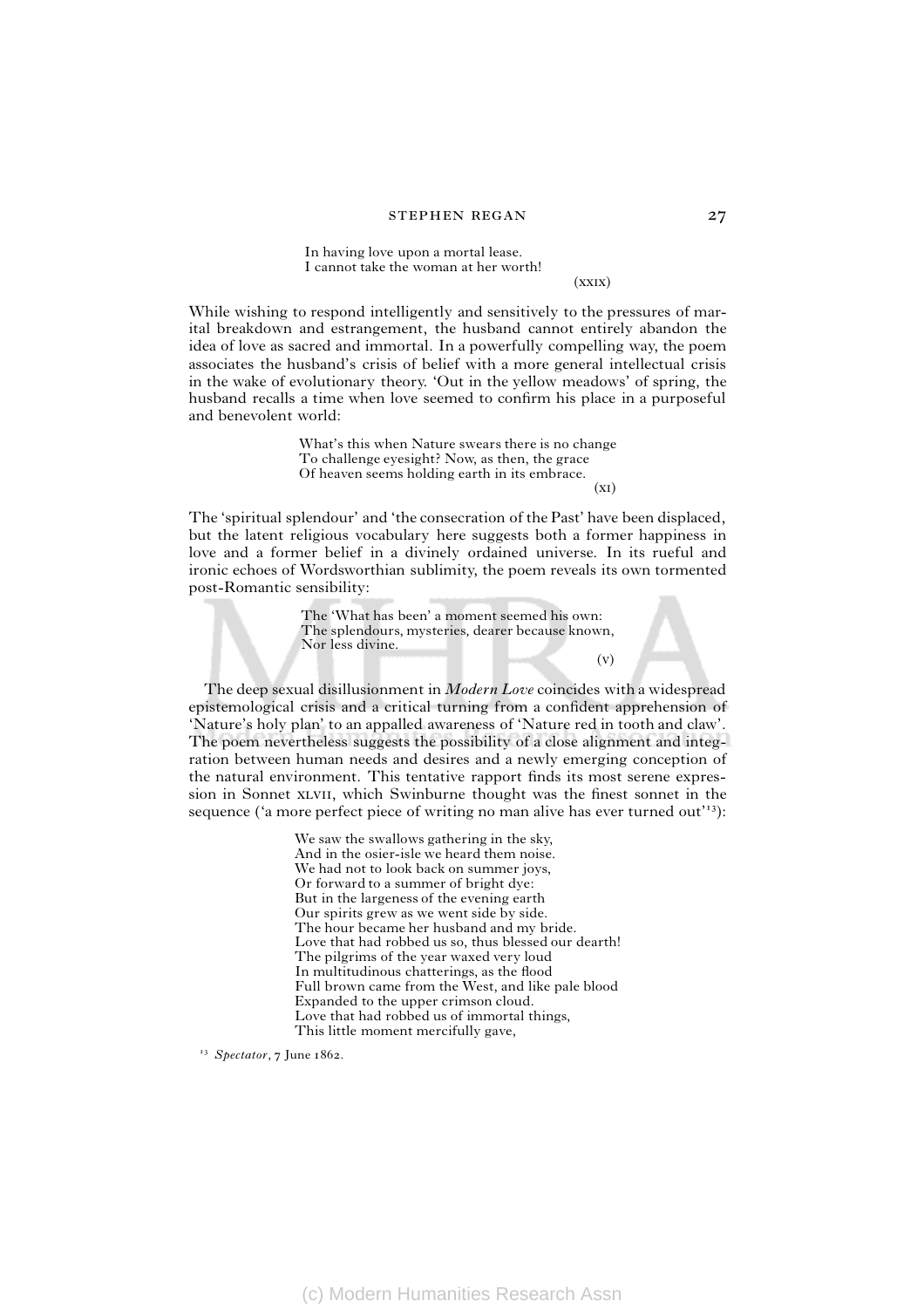Where I have seen across the twilight wave The swan sail with her young beneath her wings.

Here, at a late stage in the sequence, husband and wife find an unexpected moment of harmony, gratefully sharing the present moment rather than dwelling obsessively on the past. The scene of contemplation conveys the quiet inevitability of change in its delicate, transient images of light and water, and in the subtle suggestiveness of swallows and swans in flight. In this brief interlude, the poem extols the idea of blood kinship with the earth, but the blood-stained crimson clouds also have an ominous significance. The recovery of emotional stability is only partial, and the tranquil scene is all the more poignant in that it precedes, and perhaps even precipitates, the desperate suicide of the wife.

Throughout *Modern Love* there is an insistent parallel between the breakdown in communication between husband and wife and the seeming refusal of Nature to render any coherent meaning to human perception. The poem's final magnificent image gives tragic recognition to the waves of destiny, whose consequences are powerfully felt but only dimly comprehended:

> In tragic hints here see what evermore Moves dark as yonder midnight ocean's force, Thundering like ramping hosts of warrior horse, To throw that faint thin line upon the shore!  $(1)$

*Modern Love* lays bare the troubled sexual ethics of its time with a boldness and adventurousness unmatched in Victorian poetry. In doing so, it decisively transforms the poetic diction habitually associated with the sonnet, exposing and displacing the most stultifying and artificial aspects of convention, but also ambitiously enlarging the narrative possibilities of the sonnet sequence. It is not just the disturbing frankness with which the poem dissects 'the sentimental passion' of its day that distinguishes it from other sonnet sequences such as Dante Gabriel Rossetti's *House of Life* or Elizabeth Barrett Browning's *Sonnets from the Portuguese*; it is also its imaginative capacity to look beyond the ideological constraints of its own time towards a future in which men and women will live with a greater sense of confidence, equality, and freedom.

Meredith continued to write sonnets in the usual fourteen-line form, sometimes sending them to national newspapers such as the *Daily Chronicle* as a way of intervening in public debates. 'The Warning' and 'Outside the Crowd', both written in 1896, take a strong stand against British colonial aggression, the former intent on exposing 'This little Isle's insatiable greed For Continents'. By the time Meredith came to write these late political sonnets, his experiments with sixteen-line and fourteen-line compositions had already been overtaken and surpassed by those of another prolific and prodigious writer of sonnets, one whose work was to remain in relative obscurity until 1918. Among Victorian poets, Gerard Manley Hopkins stands alone as the most technically proficient and most radically innovative in his use of the sonnet form. It is part of his interest and appeal as a writer of sonnets that Hopkins is also the most stringent and most exacting of poets in terms of observing and respecting the mathematical proportions of the form. If Meredith is essentially concerned with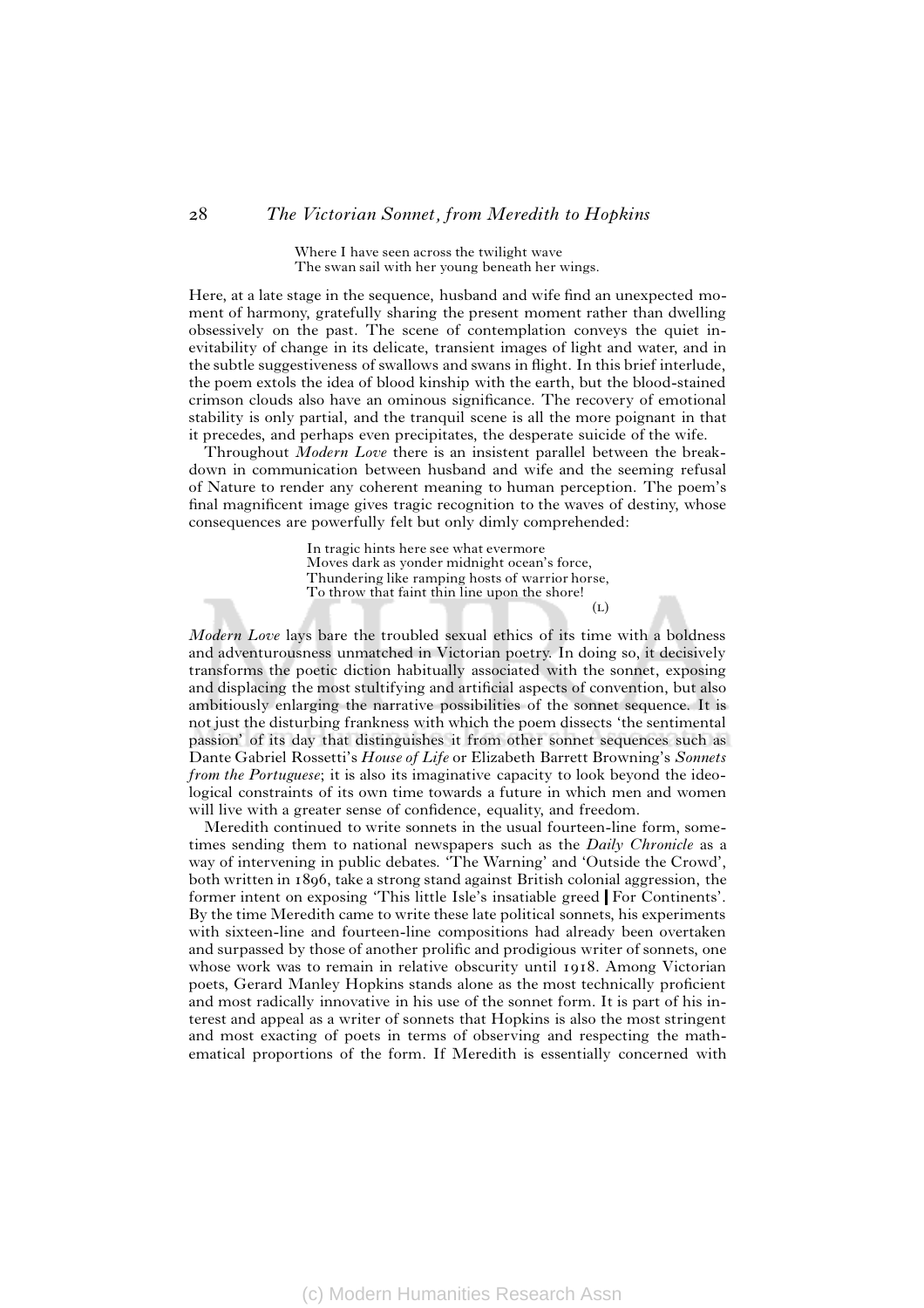#### stephen regan 29

expansion, and with the narrative, dialogic potential of the sonnet form, Hopkins is preoccupied with intensification, and with the discipline and dynamism of the sonnet's constituent parts. Where Meredith dramatically transforms the love sonnet, fusing it with realist fiction to give a bold and unillusioned view of sexual ethics, Hopkins produces the most powerful and compelling religious or devotional sonnets since those of John Donne and George Herbert. In very different ways, Meredith and Hopkins decisively alter the standard of poetic diction customarily associated with the sonnet, though both writers appear to be drawing on the rhythms and cadences of actual speech in their striking experiments with the form.

Hopkins's undergraduate essay 'On the Origin of Beauty: A Platonic Dialogue', purportedly written for Walter Pater in 1865, considers the idea that beauty derives from a complex relationship between regularity and irregularity, likeness and difference. In a passage of the discussion that bears on the proportions of the sonnet, Hopkins proposes through the presiding Professor of Aesthetics (probably based on John Ruskin) that 'there is a relation between the parts of the thing to each other and again of the parts to the whole, which must be duly kept'. The sonnet illustrates this formal principle, in that 'It must be made up of fourteen lines: if you were to take a line out, that would be an important loss to the structural unity.' Similarly, in contemplating the 'emphasis of pathos' to be found in the rhyming couplet of a Shakespearian sonnet, the essay considers the relation of the parts to each other and of the parts to the whole: 'On the one hand the sonnet would lose if you put two other lines instead of that couplet at the end, on the other the couplet would lose if quoted apart, so as to be without the emphasis which has been gathering through the sonnet.'

Some fifteen or sixteen years later, Hopkins was to offer similar pronouncements on the sonnet form in a letter to Richard Watson Dixon, carefully distinguishing between the Shakespearian sonnet and the Italian sonnet, 'which is the sonnet proper'. He considers the Shakespearian sonnet 'a very beautiful and effective species of composition in the kind' and adds that, 'though simpler, it is as strict, regular and specific as the sonnet proper'. Crucially, the Shakespearian sonnet has 'the division into the two parts  $8+6$ , at all events  $4+4+4+$ 2', and this division is seen by Hopkins as 'the real characteristic of the sonnet'. Mathematically, the form might be regarded as an unsymmetrical equation 'in the shape  $x+y=a$ , where x and y are unequal in some simple ratio'. Musically, it might be regarded in terms of major and minor scales. Paradoxically, it is largely owing to his self-confessed 'dogmatic' views about the exact proportions of the sonnet that Hopkins is compelled to produce such powerful and energetic versions of his own.

There are three main phases of sonnet-writing in Hopkins's poetic career. The earliest is confined to a single year, 1865, when Hopkins is preparing to enter the Catholic Church. It includes some soul-searching devotional sonnets, such as 'Myself unholy', 'Let me be to Thee', and 'See how Spring opens'. The

*The Note-Books and Papers of Gerard Manley Hopkins*, ed. by Humphry House (London: Oxford University Press, 1939), pp. 68–72.

*The Correspondence of Gerard Manley Hopkins and Richard Watson Dixon*, ed. by Claude Colleer Abbott, 2nd edn (London: Oxford University Press, 1955), pp. 71–72.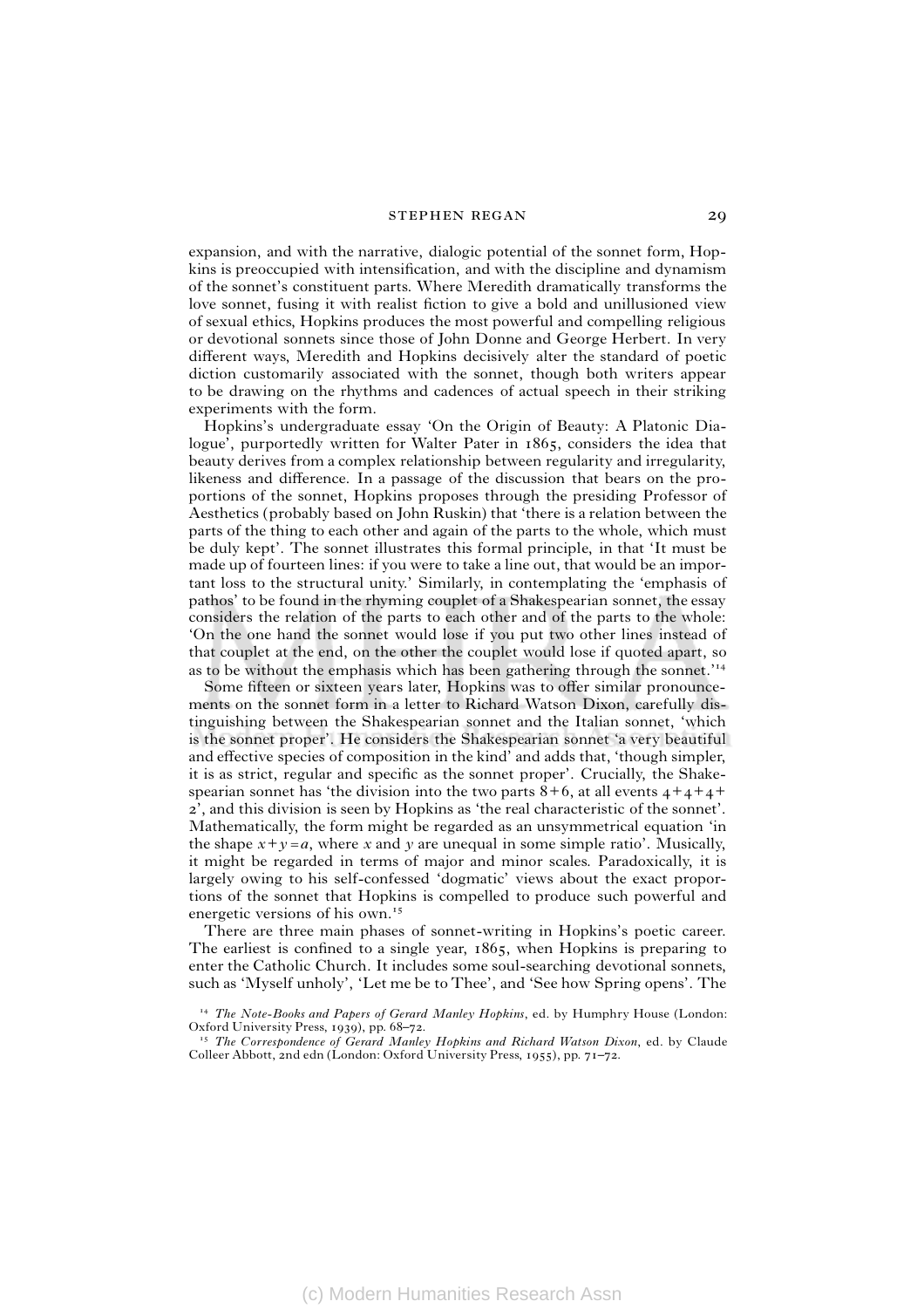second phase, 1877 to 1879, coincides with Hopkins's final year at St Beuno's in Wales (1877 was the year he was ordained) and his brief return to Oxford as curate at the church of St Aloysius. This middle phase includes some of his most innovative and exuberant sonnets, including 'God's Grandeur', 'The Starlight Night', 'The Sea and the Skylark', 'The Windhover', and 'Hurrahing in Harvest'. It is also the phase during which Hopkins composes his remarkable curtal-sonnets, 'Pied Beauty' and 'Peace'.<sup>16</sup> The third and final phase is that of the late 1880s, when Hopkins is living in Dublin. It includes the so-called 'sonnets of desolation' or 'terrible sonnets', probably composed in 1885, as well as some 'extended' sonnets, such as 'Spelt from Sibyl's Leaves', 'Tom's Garland', and 'That Nature is a Heraclitean Fire'.

Despite his high regard for the Shakespearian sonnet, it is the Petrarchan or Italian sonnet, 'the sonnet proper', that most appeals to Hopkins when he first begins to try his hand at the form. 'See how Spring opens', written on 26 June 1865, when he was on the verge of conversion to Catholicism, shows an impressive control of the form, though the poem is much more conventional and stable than the sonnets Hopkins would write in the year of his ordination as a priest:

> See how Spring opens with disabling cold, And hunting winds and the long-lying snow. Is it a wonder if the buds are slow? Or where is strength to make the leaf unfold? Chilling remembrance of my days of old Afflicts no less, what yet I hope may blow, That seed which the good sower once did sow, So loading with obstruction that threshold Which should ere now have led my feet to the field. It is the waste done in unreticent youth Which makes so small the promise of that yield That I may win with late-learnt skill uncouth From furrows of the poor and stinting weald. ociation Therefore how bitter, and learnt how late, the truth!

The rhyme scheme here is one of the simplest Petrarchan types—*abbaabbacdcd cd*—and the octave and sestet offer a clear conceptual development, from the imperative opening, through rhetorical questions and expressions of regret, towards a painful realization and acceptance of the truth. If Hopkins adopts 'the sonnet proper', however, he does so with a strong awareness of how Milton had employed the Italian form. The opening line recalls the 'late spring' of Milton's sonnet on his twenty-third birthday ('How soon hath Time') and there are echoes of other Milton sonnets in the use of Scripture (the parable of the good sower appears in Luke 8, the Gospel reading for 25 June in the *Book of Common Prayer*). The compression and inversion of 'late-learnt skill uncouth' are also reminiscent of Milton, as are the numerous clauses that swell the ponderous syntax. Most impressively, however, Hopkins follows Milton in allowing the

Moder

(c) Modern Humanities Research Assn

<sup>&</sup>lt;sup>16</sup> J. R. Watson, one of the most thoughtful and discerning critics of Hopkins's sonnets, offers an illuminating reading of the curtal sonnets in *The Poetry of Gerard Manley Hopkins* (London: Penguin, 1989), pp. 57, 89.

All references are to *The Poems of Gerard Manley Hopkins*, 4th edn, ed. by W. H. Gardner and N. H. MacKenzie (London: Oxford University Press, 1967).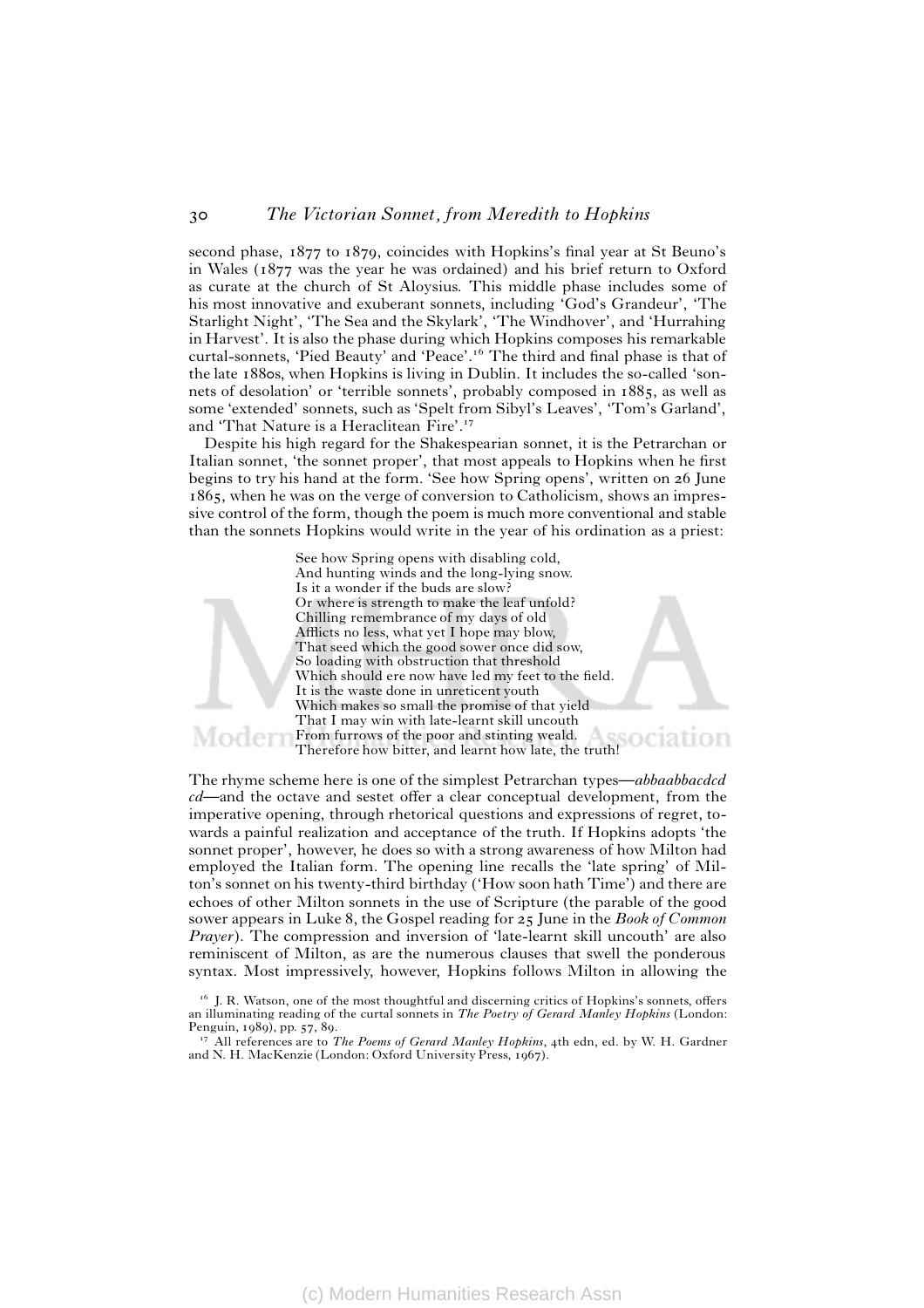#### STEPHEN REGAN 31

syntax to surge across the octave–sestet division, powerfully and mimetically crossing the threshold that has, for so long, been loaded with obstruction. Even at this early stage, Hopkins both observes the structural relationship of octave and sestet and shows a freedom of invention. As a meditation on his delayed conversion to the Catholic faith, the sonnet carries hope and promise, however muted. At the same time, as Norman White has pointed out in his biography of Hopkins, the 'self-denigration' in this and an earlier sonnet, 'Myself unholy', anticipates the terrible crisis in the sonnets written twenty years later.<sup>18</sup>

The most fertile time for Hopkins's experimentation with the sonnet was undoubtedly the year of his ordination, 1877, when his contemplation of his dual vocation as priest and poet was at its most intense. In the eight months between February and September of that year Hopkins produced some of the most astonishingly innovative sonnets ever written, including 'God's Grandeur', 'The Starlight Night', 'As Kingfishers catch fire', 'The Sea and the Skylark', 'The Windhover', 'Pied Beauty', 'The Caged Skylark', 'Hurrahing in Harvest', and 'The Lantern out of Doors'. Throughout these sonnets, there is an insistent acknowledgement of God's presence in the world and of the spectator's instinct to praise God for the mysteriousness and multifariousness of his creation. Hopkins told Robert Bridges that 'The Windhover' was the best thing he had written, and much of its power derives from the tremendous compression that Hopkins is able to bring to the sonnet form without it collapsing completely under the turbulent force of its own idiosyncratic diction and rhythm:

I caught this morning morning's minion, king-

dom of daylight's dauphin, dapple-dawn-drawn Falcon, in his riding

Of the rolling level underneath him steady air, and striding

High there, how he rung upon the rein of a wimpling wing

In his ecstacy! Then off, off forth on swing,

As a skate's heel sweeps smooth on a bow-bend: the hurl and gliding Rebuffed the big wind. My heart in hiding Stirred for a bird,—the achieve of, the mastery of the thing!

Brute beauty and valour and act, oh, air, pride, plume, here Buckle! AND the fire that breaks from thee then, a billion Times told lovelier, more dangerous, O my chevalier!

No wonder of it: shéer plód makes plough down síllion Shine, and blue-bleak embers, ah my dear, Fall, gall themselves, and gash gold-vermilion.

Despite the extensive critical commentary that 'The Windhover' has received, very little of it has been concerned with the poem as a sonnet. In some respects, it observes the familiar Petrarchan form of fourteen lines rhyming *abbaabbacd ccdc*, except that the sestet is visibly displayed as two tercets. The rhymes in the octave are alternating male and female rhymes, though of course it might be argued that the same 'ing' rhyme word is simply maintained throughout. The repeated participles have an accelerating effect on the poem's momentum. Where Hopkins makes a radical departure from convention is in greatly lengthening the number of syllables per line, while tending to retain the usual five stresses associated with iambic pentameter. The resulting large number of

<sup>18</sup> Norman White, *Hopkins: A Literary Biography* (Oxford: Clarendon Press, 1992), p. 117.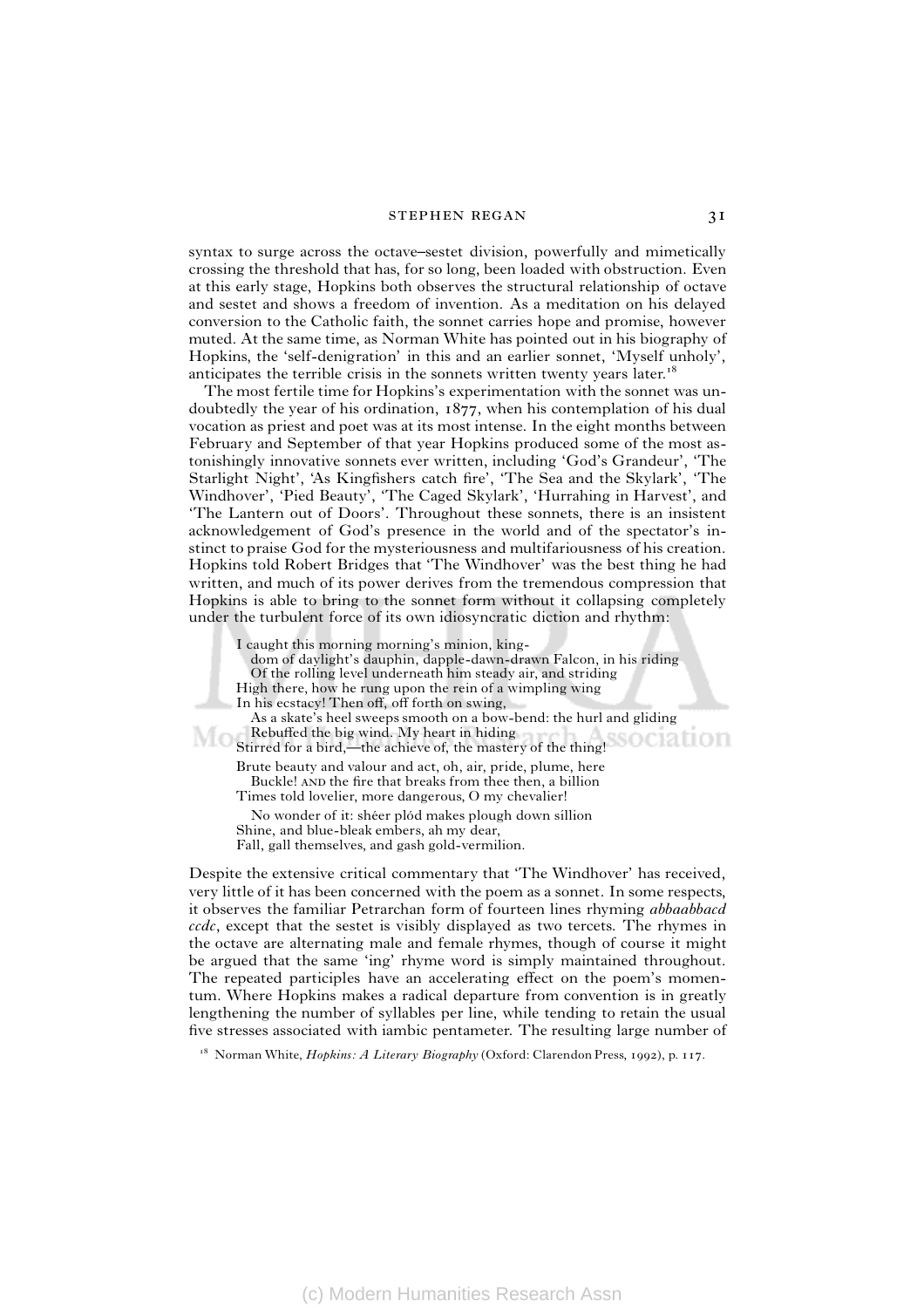unstressed syllables creates a highly energetic and syncopated sprung rhythm, so powerfully driven that it splits the word 'kingdom' across the ending of the first line and sets up a forceful enjambment throughout the rest of the sonnet.

As Norman White observes, 'The excitement and high-pitched intensity of the octave is effected by a madrigal medley of sound devices: nearly every line has its characteristic one, two, or three consonants', and in the first two lines, in particular, these take the form of alliterative 'adjectival clusters'.<sup>19</sup> The self that catches sight of the kestrel in the opening line of the octave reappears in the closing line, confessing a secret admiration for the bird: 'My heart in hiding Stirred for a bird'. It would be too simple to see this notion of 'hiding' in terms of the conflict between the poet's perception of sensuous, physical beauty and the priest's apprehension of the spiritual beauty of God's creation, but there is undoubtedly a tension between the 'Brute beauty' of the bird and what Hopkins later terms 'God's better beauty, grace'. The poem observes the turn from octave to sestet characteristic of the sonnet proper, but also energetically sustains it, so that the capitalized conjunction in the second line of the sestet seems to carry the force of the traditional *volta*. All of the majestic qualities of the bird are seen to coalesce or 'buckle' in the sestet as the bird falls to earth (with 'buckle' semantically anticipating 'collapse'). At the same time as recognizing the bird as Christ's chivalric messenger, the poem is drawn towards a humble recognition of vocational hardship. Just as the sheer plod of the ploughman makes the ploughshare shine as it cuts through the earth, so the priest's daily toil will be dedicated to the greater glory of God. The sestet slows into a more meditative mood, with the punctuation in the closing line allowing for the brilliant climactic image of the crucifixion in 'gásh góld-vermílion'. The affectionate address 'ah my dear', so reminiscent of George Herbert's devotional poems, suggests that 'The Windhover' is, above all, a love sonnet dedicated 'to Christ our Lord'.

In the elegiac sonnet 'Felix Randal' Hopkins once again takes the measure of his own vocation in relation to a traditional craft involving hard, physical labour. The poem falls slightly outside the three main phases of sonnet-writing outlined above and was occasioned by the death of a young blacksmith, Felix Spencer, one of Hopkins's parishioners in the Liverpool slums where he was working in 1880. Although the sonnet is noticeably more subdued than 'The Windhover', it uses the same technique of extending the sonnet line and introducing a sprung rhythm. Here, the alexandrine measure gives a more stately movement to the line (Hopkins marks six stresses rather than five), while the carefully observed divisions both within and between octave and sestet also contribute to the dignified, elegiac mood:

Felix Randal the farrier, O is he dead then? My duty all ended, Who have watched his mould of man, big-boned and hardy-handsome Pining, pining, till time when reason rambled in it and some Fatal four disorders, fleshed there, all contended? Sickness broke him. Impatient, he cursed at first, but mended Being anointed and all; though a heavenlier heart began some

Months earlier, since I had our sweet reprieve and ransom Tendered to him. Ah well, God rest him all road ever he offended!

 *Hopkins: A Literary Biography*, p. 282.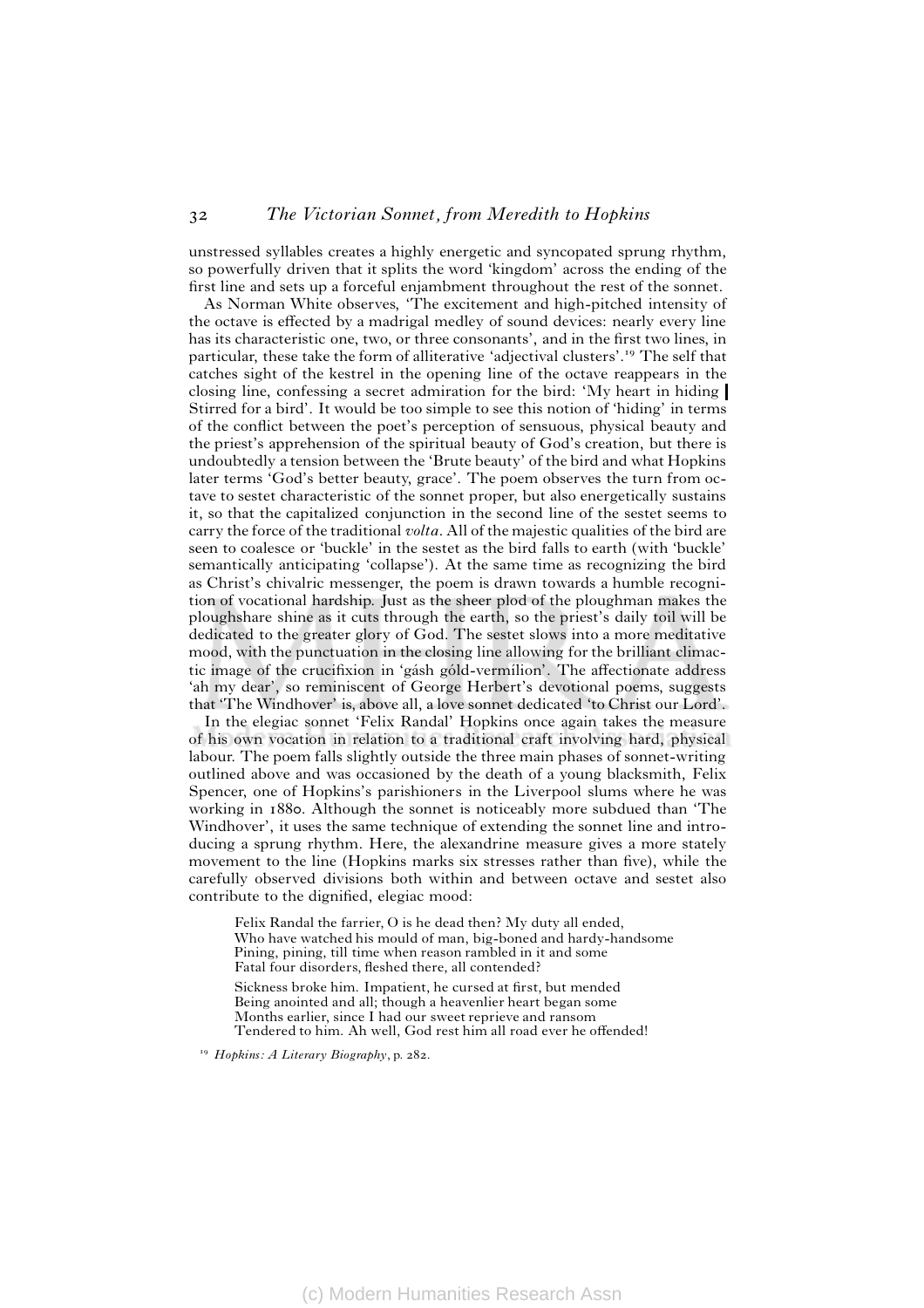#### STEPHEN REGAN 33

This seeing the sick endears them to us, us too it endears. My tongue had taught thee comfort, touch had quenched thy tears, Thy tears that touched my heart, child, Felix, poor Felix Randal; How far from then forethought of, all thy more boisterous years, When thou at the random grim forge, powerful amidst peers, Didst fettle for the great grey drayhorse his bright and battering sandal!

The 'O' in the opening line effectively combines a conventional, literary expression of grief with the muted surprise that often enters casual conversation. In the same way, the sonnet repeatedly crosses a highly stylized poetic diction with a local speech derived from Lancashire dialect. 'Mended' is exactly right as a way of describing the blacksmith's change of heart, just as 'fettle' (still in use in the north of England) is a putting right and a restoring to a good state. 'Ah well, God rest him all road ever he offended' effectively catches the rhythm and stress of local speech. As Tom Paulin suggests, 'Anyone who enjoys the extremes of impulsive affection and vitality in regional speech is bound to notice that Hopkins's inner ear is awash with an infinite and exquisite sense of unique vocal patterns.'<sup>20</sup> Much of the poem's verbal energy, however, issues from particular kinds of phonetic heightening, including internal rhyme ('cursed at first') and repeated consonantal and assonantal chiming. Some of the most vigorous linguistic effects derive from neologisms such as 'hardy-handsome' or from a revitalized archaic diction. James Milroy points out that 'sandal', as a surprising substitute for 'shoe', is an example of Old English or Old Norse kenning.<sup>21</sup> Paulin's claim is that Hopkins's privileging of demotic speech is in keeping with the enlarged democratic sympathies that came from his immersion in working-class culture in Liverpool, Glasgow, and Dublin. At the same time, simply by dedicating the sonnet to a Liverpool labourer, Hopkins makes a vital contribution to the transformation of a poetic form that for centuries had been the preserve of an aristocratic elite. The structure of the sonnet, and not just its diction, carries the force of that transformation, placing the speaker's perception of common humanity at the critical turn from octave to sestet. The sonnet moves from the sudden death of Felix Randal to his recent illness and his dwindling strength, but the final tercet recovers from the more distant past a bright sustaining memory, heroic and mythological in its proportions, and magnificently rolls it out in that long closing line, with its powerful alliteration and internal rhyme.

Hopkins's conversion to Catholicism undoubtedly had complicating political consequences. Paulin believes that Hopkins's vocation brought him into closer contact with human suffering and broadened his political awareness: 'By refusing the self-defining solitudes of Protestant individualism, he came to sympathize with the deprivations of powerless working people' (p. 91). 'Felix Randal', however, harks back to a disappearing agrarian economy, while the later sonnet 'Tom's Garland' fearfully contemplates the militant 'packs' of unemployed labourers who 'infest the age'. Ironically, in Dublin at a time when home rule for Ireland is being vigorously debated, the English Hopkins reverts to 'self-defining solitude' and the sonnet now becomes the appropriate form for registering private torment and frustration. That exile in Ireland intensified

<sup>-</sup> *Minotaur: Poetry and the Nation State* (London: Faber, 1992), p. 90.

<sup>-</sup> *The Language of Gerard Manley Hopkins* (London: Deutsch), p. 140.